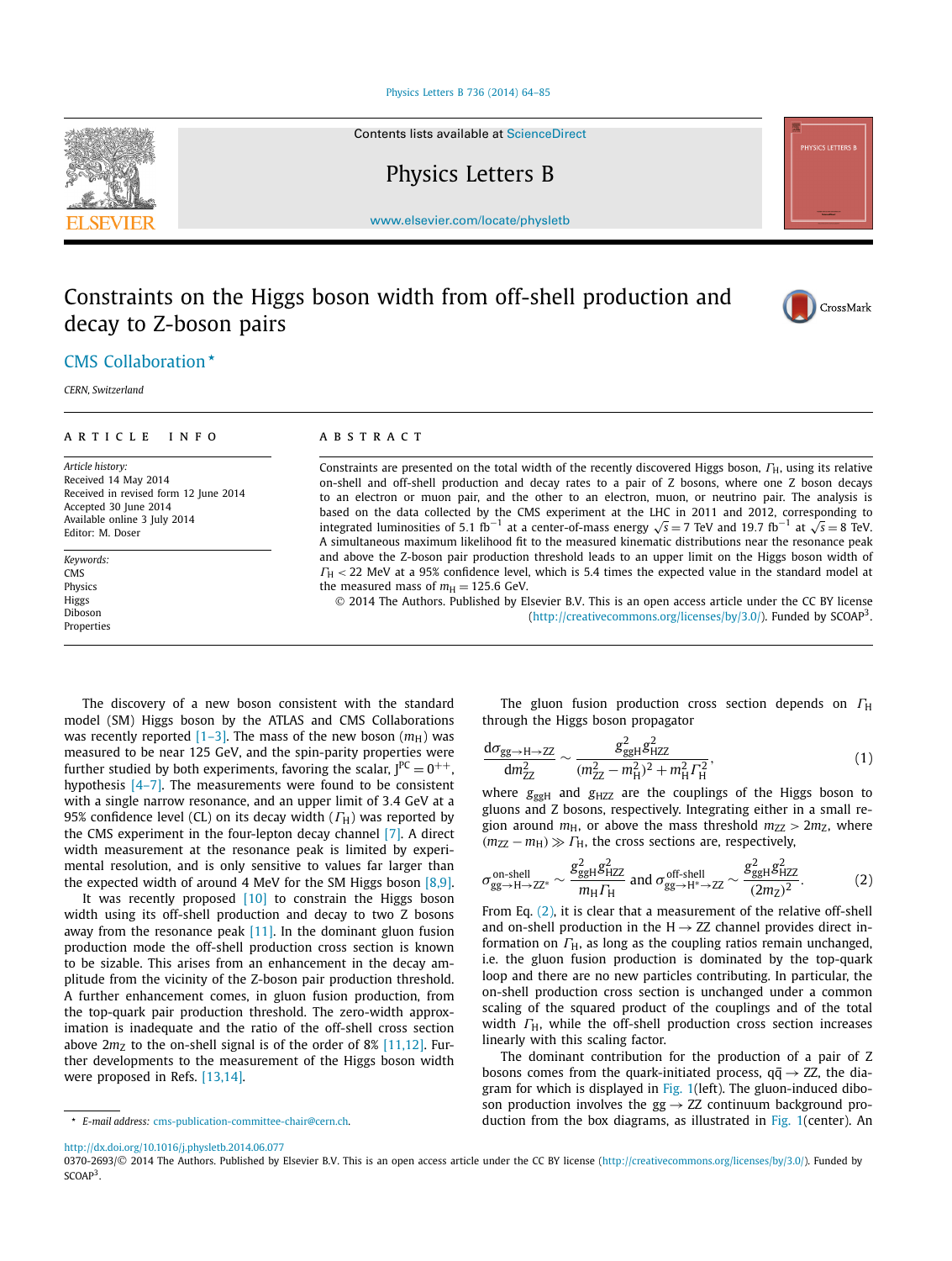<span id="page-1-0"></span>

**Fig. 1.** Lowest order contributions to the main ZZ production processes: (left) quark-initiated production, q<sub>Q</sub> → ZZ, (center) gg continuum background production, gg → ZZ, and (right) Higgs-mediated gg production,  $gg \rightarrow H \rightarrow ZZ$ , the signal.

example of the signal production diagram is shown in Fig. 1(right). The interference between the two gluon-induced contributions is significant at high  $m_{ZZ}$  [\[15\],](#page-5-0) and is taken into account in the analysis of the off-shell signal.

Vector boson fusion (VBF) production, which contributes at the level of about 7% to the on-shell cross section, is expected to increase above 2m<sub>Z</sub>. The above formalism describing the ratio of off-shell and on-shell cross sections is applicable to the VBF production mode. In this analysis we constrain the fraction of VBF production using the properties of the events in the on-shell region. The other main Higgs boson production mechanisms, ttH and VH  $(V = Z, W)$ , which contribute at the level of about 5% to the on-shell signal, are not expected to produce a significant off-shell contribution as they are suppressed at high mass  $[8,9]$ . They are therefore neglected in the off-shell analysis.

In this Letter, we present constraints on the Higgs boson width using its off-shell production and decay to Z-boson pairs, in the final states where one Z boson decays to an electron or a muon pair and the other to either an electron or a muon pair,  $H \rightarrow ZZ \rightarrow 4\ell$ (4 $\ell$  channel), or a pair of neutrinos,  $H \rightarrow ZZ \rightarrow 2\ell 2\nu$  (2 $\ell 2\nu$  channel). Relying on the observed Higgs boson signal in the resonance peak region [\[7\],](#page-5-0) the simultaneous measurement of the signal in the high-mass region leads to constraints on the Higgs boson width  $\Gamma_{\text{H}}$  in the 4 $\ell$  decay channel. The 2 $\ell$ 2 $\nu$  decay channel, which benefits from a higher branching fraction  $[16,17]$ , is used in the highmass region to further increase the sensitivity to the Higgs boson width. The analysis is performed for the tree-level HVV coupling of a scalar Higgs boson, consistent with our observations [\[4,7\],](#page-5-0) and implications for the anomalous HVV interactions are discussed. The Higgs boson mass is set to the measured value in the  $4\ell$  decay channel of  $m_H = 125.6$  GeV [\[7\]](#page-5-0) and the Higgs boson width is set to the corresponding expected value in the SM of  $\Gamma_{\rm H}^{\rm SM} = 4.15$  MeV [\[8,9\].](#page-5-0)

The measurement is based on pp collision data collected with the CMS detector at the LHC in 2011, corresponding to an integrated luminosity of 5*.*1 fb−<sup>1</sup> at the center-of-mass energy of  $\sqrt{s}$  = 7 TeV (4 $\ell$  channel), and in 2012, corresponding to an integrated luminosity of 19.7 fb<sup>-1</sup> at  $\sqrt{s} = 8$  TeV (4 $\ell$  and 2 $\ell$ 2*ν* channels). The CMS detector, described in detail elsewhere [\[18\],](#page-6-0) provides excellent resolution for the measurement of electron and muon transverse momenta  $(p<sub>T</sub>)$  over a wide range. The signal candidates are selected using well-identified and isolated prompt leptons. The online selection and event reconstruction are described elsewhere [\[2,3,7,16\].](#page-5-0) The analysis presented here is based on the same event selection as used in Refs. [\[7,16\].](#page-5-0)

The analysis in the  $4\ell$  channel uses the four-lepton invariant mass distribution as well as a matrix element likelihood discriminant to separate the ZZ components originating from gluonand quark-initiated processes. We define the on-shell signal region as  $105.6 < m_{4\ell} < 140.6$  GeV and the off-shell signal region as  $m_{4\ell} > 220$  GeV. The analysis in the  $2\ell 2\nu$  channel relies on the transverse mass distribution  $m<sub>T</sub>$ ,

$$
m_{\rm T}^2 = \left[ \sqrt{p_{\rm T, 2\ell}^2 + m_{2\ell}^2} + \sqrt{E_{\rm T}^{\rm miss}}^2 + m_{2\ell}^2 \right]^2
$$

$$
- \left[ \vec{p}_{\rm T, 2\ell} + \vec{E}_{\rm T}^{\rm miss} \right]^2, \tag{3}
$$

where  $p_{T,2\ell}$  and  $m_{2\ell}$  are the measured transverse momentum and invariant mass of the dilepton system, respectively. The missing transverse energy,  $E_{\text{T}}^{\text{miss}}$ , is defined as the magnitude of the transverse momentum imbalance evaluated as the negative of the vectorial sum of transverse momenta of all the reconstructed particles in the event. In the  $2\ell 2\nu$  channel, the off-shell signal region is defined as  $m<sub>T</sub> > 180$  GeV. The choice of the off-shell regions in both channels is done prior to looking at the data, based on the expected sensitivity.

Simulated Monte Carlo (MC) samples of  $gg \rightarrow 4\ell$  and  $gg \rightarrow$ 22*ν* events are generated at leading order (LO) in perturbative quantum chromodynamics (QCD), including the Higgs boson signal, the continuum background, and the interference contributions using recent versions of two different MC generators, gg2VV 3.1.5  $\left[11,19\right]$  and MCFM 6.7  $\left[20\right]$ , in order to cross-check theoretical inputs. The QCD renormalization and factorization scales are set to  $m_{ZZ}/2$  (dynamic scales) and MSTW2008 LO parton distribution functions (PDFs) [\[21\]](#page-6-0) are used. Higher-order QCD corrections for the gluon fusion signal process are known to an accuracy of next-to-next-to-leading order (NNLO) and next-to-next-to-leading logarithms for the total cross section  $[8,9]$  and to NNLO as a function of  $m_{ZZ}$  [\[14\].](#page-5-0) These correction factors to the LO cross section (K factors) are typically in the range of 2.0 to 2.5. After the application of the *m<sub>77</sub>*-dependent K factors, the event yield is normalized to the cross section from Refs. [\[8,9\].](#page-5-0) For the  $gg \rightarrow ZZ$  continuum background, although no exact calculation exists beyond LO, it has been recently shown [\[22\]](#page-6-0) that the soft collinear approximation is able to describe the background cross section and therefore the interference term at NNLO. Following this calculation, we assign to the LO background cross section (and, consequently, to the interference contribution) a K factor equal to that used for the signal [\[14\].](#page-5-0) The limited theoretical knowledge of the background K factor at NNLO is taken into account by including an additional systematic uncertainty, the impact of which on the measurement is nevertheless small.

Vector boson fusion events are generated with PHANTOM [\[23\].](#page-6-0) Off-shell and interference effects with the nonresonant production are included at LO in these simulations. The event yield is normalized to the cross section at NNLO QCD and next-to-leading order (NLO) electroweak (EW)  $[8,9]$  accuracy, with a normalization factor shown to be independent of  $m_{ZZ}$ .

In order to parameterize and validate the distributions of all the components for both gluon fusion and VBF processes, specific simulated samples are also produced that describe only the signal or the continuum background, as well as several scenarios with scaled couplings and width. For the on-shell analysis, signal events are generated either with powheg [\[24–27\]](#page-6-0) production at NLO in QCD and JHUGen [\[28,29\]](#page-6-0) decay (gluon fusion and VBF), or with pythia 6.4 [\[30\]](#page-6-0) (VH and ttH production).

In both the  $4\ell$  and  $2\ell2\nu$  channels the dominant background is  $q\bar{q} \rightarrow ZZ$ . We assume SM production rates for this background, the contribution of which is evaluated by powheg simulation at NLO in QCD [\[31\].](#page-6-0) Next-to-leading order EW calculations [\[32,33\],](#page-6-0) which predict negative and  $m_{ZZ}$ -dependent corrections to the  $q\bar{q} \rightarrow ZZ$ process for on-shell Z-boson pairs, are taken into account.

All simulated events undergo parton showering and hadronization using pythia. As is done in Ref. [\[7\]](#page-5-0) for LO samples, the parton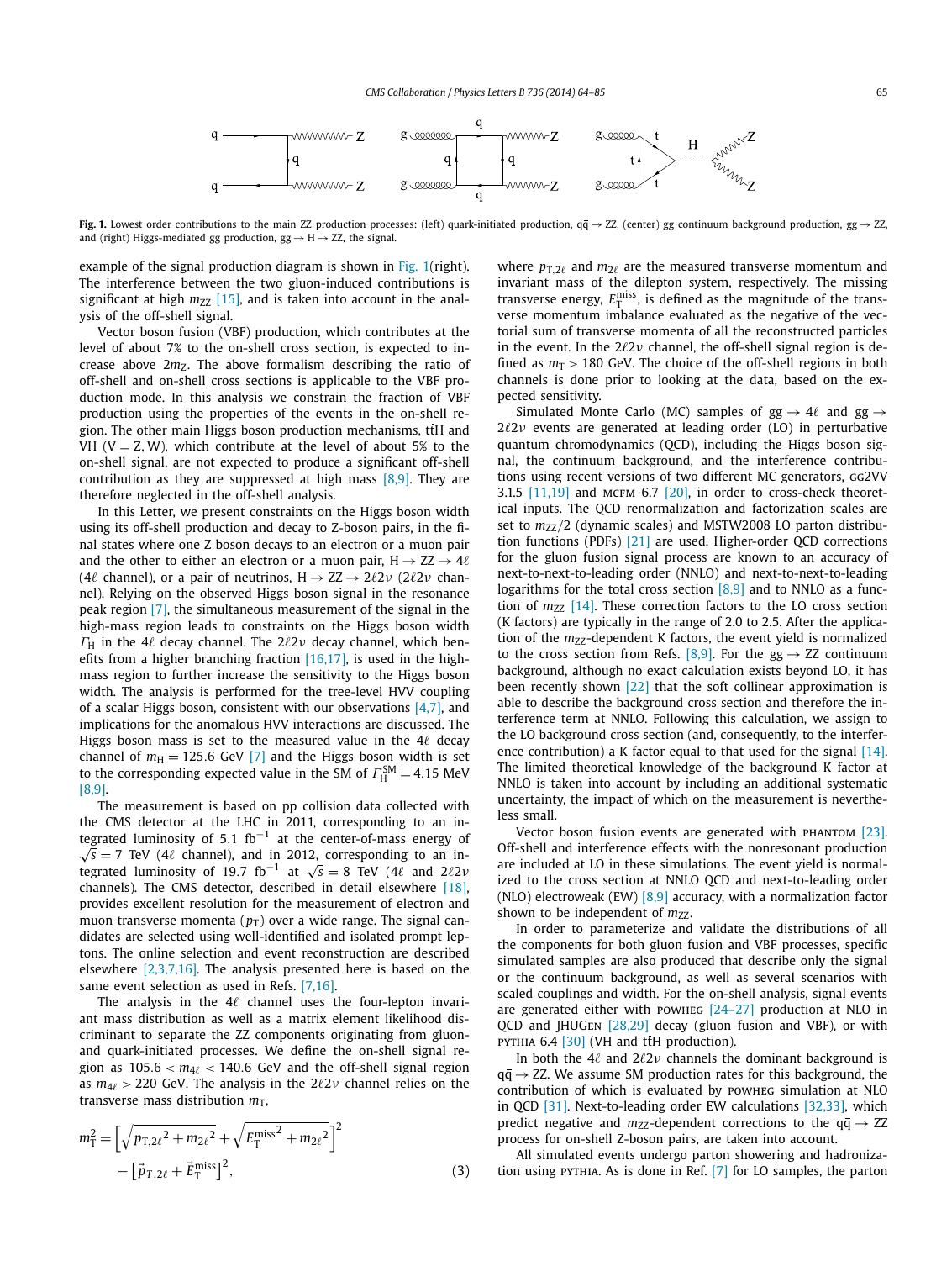<span id="page-2-0"></span>

**Fig. 2.** Distribution of the four-lepton invariant mass in the range  $100 < m_{4\ell} <$ 800 GeV. Points represent the data, filled histograms the expected contributions from the reducible  $(Z + X)$  and  $q\bar{q}$  backgrounds, and from the sum of the gluon fusion (gg) and vector boson fusion (VV) processes, including the Higgs boson mediated contributions. The inset shows the distribution in the low mass region after a selection requirement on the MELA likelihood discriminant  $\mathcal{D}_\mathrm{bkg}^\mathrm{kin}$   $>$  0.5 [\[7\].](#page-5-0) In this region, the contribution of the ttH and VH production processes is added to the dominant gluon fusion and VBF contributions.

showering settings are tuned to approximately reproduce the  $ZZ$   $p_T$ spectrum predicted at NNLO for the Higgs boson production [\[34\].](#page-6-0) Generated events are then processed with the detailed CMS detector simulation based on GEANT4  $[35,36]$ , and reconstructed using the same algorithms as used for the observed events.

The final state in the  $4\ell$  channel is characterized by four wellidentified and isolated leptons forming two pairs of opposite-sign and same-flavor leptons consistent with two Z bosons. This channel benefits from a precise reconstruction of all final state leptons and from a very low instrumental background. The event selection and the reducible background evaluation are performed follow-ing the methods described in Ref. [\[7\].](#page-5-0) After the selection, the  $4\ell$ data sample is dominated by the quark-initiated  $q\bar{q} \rightarrow ZZ \rightarrow 4\ell$  $(q\overline{q} \rightarrow 4\ell)$  and  $gg \rightarrow 4\ell$  productions.

Fig. 2 presents the measured  $m_{4\ell}$  distribution over the full mass range,  $m_{4\ell} > 100$  GeV, together with the expected SM contributions. The  $gg \rightarrow 4\ell$  contribution is clearly visible in the on-shell signal region and at the Z-boson pair production threshold, above the  $q\bar{q} \rightarrow 4\ell$  background. The observed distribution is consistent with the expectation from SM processes. We observe 223 events in the off-shell signal region, while we expect  $217.6 \pm 9.5$  from SM processes, including the SM Higgs boson signal.

In order to enhance the sensitivity to the gg production in the off-shell region, a likelihood discriminant  $\mathcal{D}_{gg}$  is used, which characterizes the event topology in the  $4\ell$  center-of-mass frame using the observables  $(m_{Z_1}, m_{Z_2}, \vec{\Omega})$  for a given value of  $m_{4\ell}$ , where  $\vec{\Omega}$ denotes the five angles defined in Ref. [\[28\].](#page-6-0) The discriminant is built from the probabilities  $\mathcal{P}_{\mathsf{tot}}^{\mathsf{gg}}$  and  $\mathcal{P}_{\mathsf{bkg}}^{\mathsf{q}\bar{\mathsf{q}}}$  for an event to originate from either the  $gg \to 4\ell$  or the  $q\bar{q} \to 4\ell$  process. We use the matrix element likelihood approach (MELA) [\[2,29\]](#page-5-0) for the probability computation using the MCFM matrix elements for both  $gg \rightarrow 4\ell$ and  $q\bar{q} \rightarrow 4\ell$  processes. The probability  $\mathcal{P}_{\text{tot}}^{\text{gg}}$  for the  $gg \rightarrow 4\ell$  process includes the signal ( $\mathcal{P}^{\text{gg}}_{\text{sig}}$ ), the background ( $\mathcal{P}^{\text{gg}}_{\text{bkg}}$ ), and their



**Fig. 3.** Distributions of (top) the four-lepton invariant mass after a selection requirement on the MELA likelihood discriminant  $\mathcal{D}_{gg} > 0.65$ , and (bottom) the  $\mathcal{D}_{gg}$ likelihood discriminant for  $m_{4\ell} > 330$  GeV in the  $4\ell$  channel. Points represent the data, filled histograms the expected contributions from the reducible  $(Z + X)$  and qq backgrounds, and from the gluon fusion (gg) and vector boson fusion (VV) SM processes (including the Higgs boson mediated contributions). The dashed line corresponds to the total expected yield for a Higgs boson width and a squared product of the couplings scaled by a factor 10 with respect to their SM values. In the top plot, the bin size varies from 20 to 85 GeV and the last bin includes all entries with masses above 800 GeV.

interference ( $\mathcal{P}_{\text{int}}^{\text{gg}}$ ), as introduced for the discriminant computation in Ref. [\[37\].](#page-6-0) The discriminant is defined as

$$
\mathcal{D}_{gg} = \frac{\mathcal{P}_{tot}^{gg}}{\mathcal{P}_{tot}^{gg} + \mathcal{P}_{bkg}^{q\bar{q}}} = \left[1 + \frac{\mathcal{P}_{bkg}^{q\bar{q}}}{a \times \mathcal{P}_{sig}^{gg} + \sqrt{a} \times \mathcal{P}_{int}^{gg} + \mathcal{P}_{bkg}^{gg}}\right]^{-1}, \tag{4}
$$

where the parameter *a* is the strength of the unknown anomalous gg contribution with respect to the expected SM contribution  $(a = 1)$ . We set  $a = 10$  in the definition of  $\mathcal{D}_{gg}$  according to the expected sensitivity. Studies show that the expected sensitivity does not change substantially when *a* is varied up or down by a factor of 2. It should be stressed that fixing the parameter *a* to a given value only affects the sensitivity of the analysis. To suppress the dominant  $q\bar{q} \rightarrow 4\ell$  background in the on-shell region, the analysis also employs a MELA likelihood discriminant  $\mathcal{D}_{bkg}^{kin}$  based on the JHUGEN and MCFM matrix element calculations for the signal and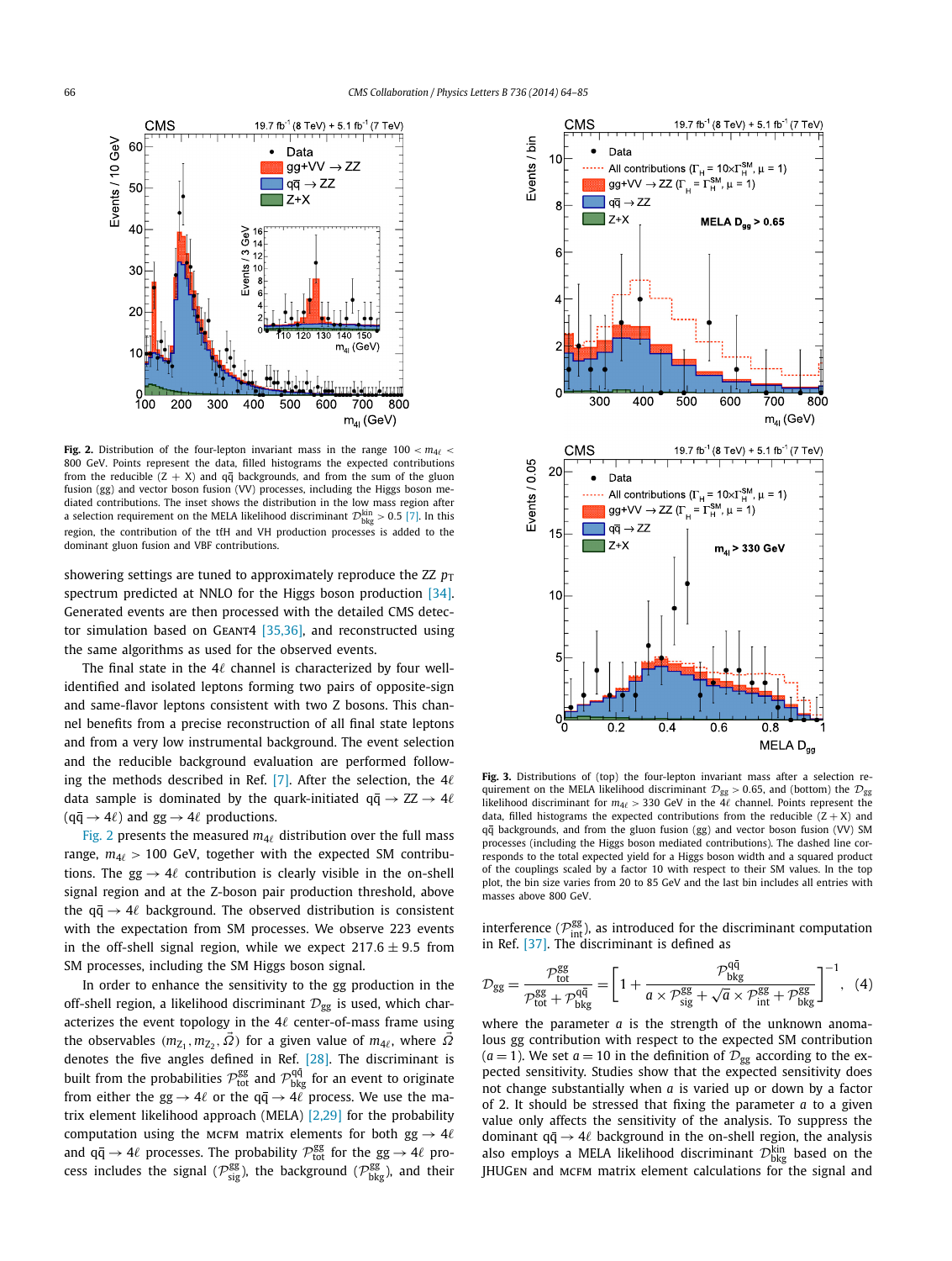Expected and observed numbers of events in the 4l and 2l2v channels in gg-enriched regions, defined by  $m_{4\ell} \geq$ 330 GeV and  $\mathcal{D}_{gg} > 0.65$  (4 $\ell$ ), and by  $m_T > 350$  GeV and  $E_T^{\text{miss}} > 100$  GeV (2 $\ell$ 2 $\nu$ ). The numbers of expected events are given separately for the gg and VBF processes, and for a SM Higgs boson ( $\Gamma_H = \Gamma_H^{SM}$ ) and a Higgs boson width and squared product of the couplings scaled by a factor 10 with respect to their SM values. The unphysical expected contributions for the signal and background components are also reported separately, for the gg and VBF processes. For both processes, the sum of the signal and background components differs from the total due to the negative interferences. The quoted uncertainties include only the systematic sources.

|                   |                                                                       | $4\ell$         | $2\ell 2\nu$    |
|-------------------|-----------------------------------------------------------------------|-----------------|-----------------|
| (a)               | Total gg ( $\Gamma_H = \Gamma_H^{SM}$ )                               | $1.8 \pm 0.3$   | $9.6 \pm 1.5$   |
|                   | gg Signal component ( $\Gamma_{\rm H} = \Gamma_{\rm u}^{\rm SM}$ )    | $1.3 \pm 0.2$   | $4.7 \pm 0.6$   |
|                   | gg Background component                                               | $2.3 \pm 0.4$   | $10.8 \pm 1.7$  |
| (b)               | Total gg ( $\Gamma_{\rm H} = 10 \times \Gamma_{\rm H}^{\rm SM}$ )     | $9.9 \pm 1.2$   | $39.8 \pm 5.2$  |
| (c)               | Total VBF $(\Gamma_{\rm H} = \Gamma_{\rm H}^{\rm SM})$                | $0.23 \pm 0.01$ | $0.90 \pm 0.05$ |
|                   | VBF signal component ( $\Gamma_{\rm H} = \Gamma_{\rm u}^{\rm SM}$ )   | $0.11 \pm 0.01$ | $0.32 \pm 0.02$ |
|                   | VBF background component                                              | $0.35 \pm 0.02$ | $1.22 \pm 0.07$ |
| (d)               | Total VBF ( $\Gamma_{\rm H} = 10 \times \Gamma_{\rm H}^{\rm SM}$ )    | $0.77 + 0.04$   | $2.40 + 0.14$   |
| (e)               | qq background                                                         | $9.3 + 0.7$     | $47.6 + 4.0$    |
| (f)               | Other backgrounds                                                     | $0.05 \pm 0.02$ | $35.1 \pm 4.2$  |
| $(a + c + e + f)$ | Total expected $(\Gamma_{\rm H} = \Gamma_{\rm H}^{\rm SM})$           | $11.4 \pm 0.8$  | $93.2 \pm 6.0$  |
| $(b+d+e+f)$       | Total expected $(\Gamma_{\rm H} = 10 \times \Gamma_{\rm u}^{\rm SM})$ | $20.1 \pm 1.4$  | $124.9 \pm 7.8$ |
|                   | Observed                                                              | 11              | 91              |

the background, as illustrated by the inset in [Fig. 2](#page-2-0) and used in Ref. [\[7\].](#page-5-0)

As an illustration, [Fig. 3\(](#page-2-0)top) presents the  $4\ell$  invariant mass distribution for the off-shell signal region ( $m_{4\ell}$  > 220 GeV) and for  $\mathcal{D}_{gg}$  > 0.65. The expected contributions from the  $q\bar{q} \rightarrow 4\ell$  and reducible backgrounds, as well as for the total gluon fusion (gg) and vector boson fusion (VV) contributions, including the Higgs boson signal, are shown. The distribution of the likelihood discriminant  $D_{gg}$  for  $m_{4\ell} > 330$  GeV is shown in [Fig. 3\(](#page-2-0)bottom), together with the expected contributions from the SM. The expected  $m_{4\ell}$  and  $D_{gg}$  distributions for the sum of all the processes, with a Higgs boson width  $\varGamma_{\rm H} = 10 \times \varGamma_{\rm H}^{\rm SM}$  and a relative cross section with respect to the SM cross section equal to unity in both gluon fusion and VBF production modes ( $\mu = \mu_{ggH} = \mu_{VBF} = 1$ ), are also presented, showing the enhancement arising from the scaling of the squared product of the couplings. The expected and observed event yields in the off-shell gg-enriched region defined by  $m_{4\ell} \geq 330$  GeV and  $D_{gg}$  > 0.65 are reported in Table 1.

The 22*ν* analysis is performed on the 8 TeV data set only. The final state in the  $2\ell 2\nu$  channel is characterized by two oppositelycharged leptons of the same flavor compatible with a Z boson, together with a large  $E_{\text{T}}^{\text{miss}}$  from the undetectable neutrinos. We require  $E_{\text{T}}^{\text{miss}} > 80$  GeV. The event selection and background estimation is performed as described in Ref. [\[16\],](#page-5-0) with the exception that the jet categories defined in Ref.  $[16]$  are here grouped into a single category, i.e. the analysis is performed in an inclusive way. The  $m<sub>T</sub>$  distribution in the off-shell signal region ( $m<sub>T</sub>$  > 180 GeV) is shown in Fig. 4. The expected and observed event yields in a gg-enriched region defined by  $m_\text{T} > 350$  GeV and  $E_\text{T}^\text{miss} > 100$  GeV are reported in Table 1.

Systematic uncertainties comprise experimental uncertainties on the signal efficiency and background yield evaluation, as well as uncertainties on the signal and background from theoretical predictions. Since the measurement is performed in wide  $m_{ZZ}$  regions, there are sources of systematic uncertainties that only affect the total normalization and others that affect both the normalization and the shape of the observables used in this analysis. In the  $4\ell$  final state, only the latter type of systematic uncertainty affects the measurement of *Γ*<sub>H</sub>, since normalization uncertainties change the on-shell and off-shell yields by the same amount.



**Fig. 4.** Distribution of the transverse mass in the 22*ν* channel. Points represent the data, filled histograms the expected contributions from the backgrounds, and from the gluon fusion (gg) and vector boson fusion (VV) SM processes (including the Higgs-mediated contributions). The dashed line corresponds to the total expected yield for a Higgs boson width and a squared product of the couplings scaled by a factor 10 with respect to their SM values. The bin size varies from 80 to 210 GeV and the last bin includes all entries with transverse masses above 1 TeV.

Among the signal uncertainties, experimental systematic uncertainties are evaluated from observed events for the trigger efficiency (1.5%), and combined object reconstruction, identification and isolation efficiencies (3–4% for muons, 5–11% for electrons) [\[7\].](#page-5-0) In the 22*ν* final state, the effects of the lepton momentum scale (1–2%) and jet energy scale (1%) are taken into account and propagated to the evaluation of  $E_{\text{T}}^{\text{miss}}$ . The uncertainty in the b-jet veto (1–3%) is estimated from simulation using correction factors for the b-tagging and b-misidentification efficiencies as measured from the dijet and tt decay control samples [\[38\].](#page-6-0)

Theoretical uncertainties from QCD scales in the qq background contribution are within  $4-10\%$  depending on  $m_{ZZ}$  [\[7\].](#page-5-0) An additional uncertainty of 2–6% is included to account for missing higher order contributions with respect to a full NLO QCD and NLO EW evaluation. The systematic uncertainty in the normal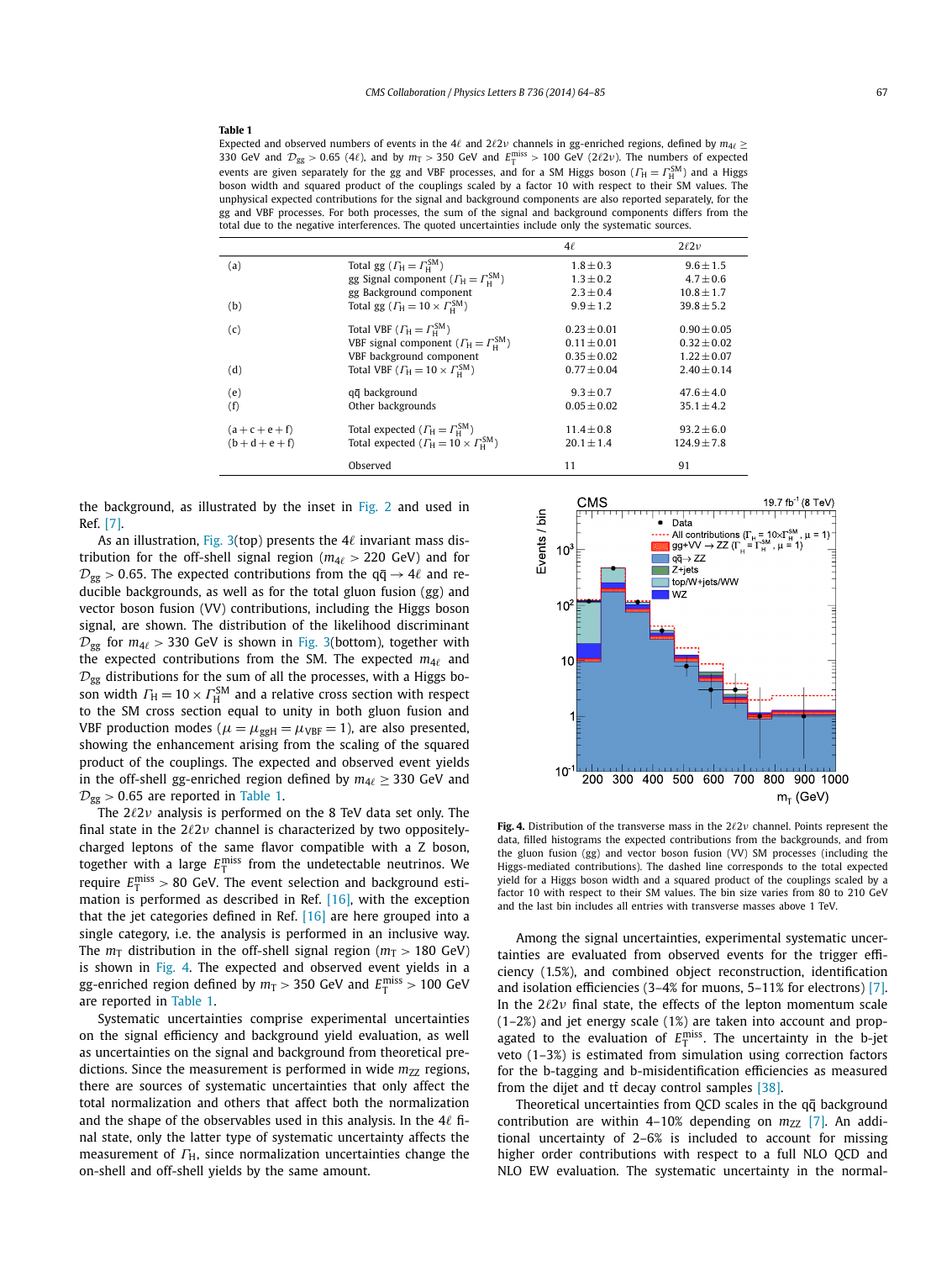ization of the reducible backgrounds is evaluated following the methods described in Refs. [\[7,16\].](#page-5-0) In the 22*ν* channel, for which these contributions are not negligible at high mass, the estimation from control samples for the  $Z +$  jets and for the sum of the tt, tW and WW contributions leads to uncertainties of 25% and 15% in the respective background yields. Theoretical uncertainties in the high mass contribution from the gluon-induced processes, which affect both the normalization and the shape, are especially important in this analysis (in particular for the signal and interference contributions that are scaled by large factors). However, these uncertainties partially cancel when measuring simultaneously the yield from the same process in the on-shell signal region. The remaining *m<sub>77</sub>*-dependent uncertainties in the QCD renormalization and factorization scales are derived using the K factor variations from Ref. [\[14\],](#page-5-0) corresponding to a factor of two up or down from the nominal  $m_{7Z}/2$  values, and amount to 2–4%. For the gg  $\rightarrow$  ZZ continuum background production, we assign a 10% additional uncertainty on the K factor, following Ref. [\[22\]](#page-6-0) and taking into account the different mass ranges and selections on the specific final state. This uncertainty also affects the interference with the signal. The PDF uncertainties are estimated following Refs. [\[39,40\]](#page-6-0) by changing the NLO PDF set from MSTW2008 to CT10 [\[41\]](#page-6-0) and NNPDF2.1 [\[42\],](#page-6-0) and the residual contribution is about 1%. For the VBF processes, no significant *m*<sub>ZZ</sub>-dependence is found regarding the QCD scales and PDF uncertainties, which are in general much smaller than for the gluon fusion processes [\[8,9\].](#page-5-0) In the 22*ν* final state, additional uncertainties on the yield arising from the theoretical description of the parton shower and underlying event are taken into account (6%).

We perform a simultaneous unbinned maximum likelihood fit of a signal-plus-background model to the measured distributions in the  $4\ell$  and  $2\ell 2\nu$  channels. In the  $4\ell$  channel the analysis is performed in the on-shell and off-shell signal regions defined above. In the on-shell region, a three-dimensional distribution  $\vec{x} = (m_{4\ell}, \mathcal{D}_{\text{bkg}}^{\text{kin}}, p_{\text{T}}^{\mathcal{A}\ell}$  or  $\mathcal{D}_{\text{jet}}$ ) is analyzed, following the methodol-ogy described in Ref. [\[7\],](#page-5-0) where the quantity  $\mathcal{D}_{jet}$  is a discriminant used to separate VBF from gluon fusion production. In the off-shell region, a two-dimensional distribution  $\vec{x} = (m_{4\ell}, \mathcal{D}_{gg})$  is analyzed. In the 22*ν* channel, only the off-shell Higgs boson production is analyzed, using the  $\vec{x} = m<sub>T</sub>$  distribution.

The probability distribution functions are built using the full detector simulation or data control regions, and are defined for the signal, the background, or the interference between the two contributions,  $P_{sig}$ ,  $P_{bkg}$ , or  $P_{int}$ , respectively, as a function of the observables  $\vec{x}$  discussed above. Several production mechanisms are considered for the signal and the background, such as gluon fusion (gg), VBF, and quark-antiquark annihilation ( $q\bar{q}$ ). The total probability distribution function for the off-shell region includes the interference of two contributions in each production process:

$$
\mathcal{P}_{\text{tot}}^{\text{off-shell}}(\vec{x}) = \left[\mu_{\text{ggH}} \times (F_H/F_0) \times \mathcal{P}_{\text{sig}}^{\text{gg}}(\vec{x}) + \sqrt{\mu_{\text{ggH}} \times (F_H/F_0)} \times \mathcal{P}_{\text{int}}^{\text{gg}}(\vec{x}) + \mathcal{P}_{\text{bkg}}^{\text{gg}}(\vec{x})\right] + \left[\mu_{\text{VBF}} \times (F_H/F_0) \times \mathcal{P}_{\text{sig}}^{\text{VBF}}(\vec{x}) + \sqrt{\mu_{\text{VBF}} \times (F_H/F_0)} \times \mathcal{P}_{\text{int}}^{\text{VBF}}(\vec{x}) + \mathcal{P}_{\text{bkg}}^{\text{VBF}}(\vec{x})\right] + \mathcal{P}_{\text{bkg}}^{\text{q}\bar{\text{q}}}(\vec{x}) + \dots
$$
\n(5)

The list of background processes is extended beyond those quoted depending on the final state  $(Z + X, \text{top}, W + \text{jets}, WW, WZ)$ . The parameters  $\mu_{ggH}$  and  $\mu_{VBF}$  are the scale factors which modify the signal strength with respect to the reference parameterization in each production mechanism independently. The parameter *(Γ*H*/Γ*0*)* is the scale factor which modifies the observed width



**Fig. 5.** Scan of the negative log-likelihood,  $-2\Delta \ln \mathcal{L}$ , as a function of  $\Gamma_{\text{H}}$  for the combined fit of the 4 $\ell$  and  $2\ell 2\nu$  channels (blue thick lines), for the 4 $\ell$  channel alone in the off-shell and on-shell regions (dark red lines), and for the 2l2ν channel in the off-shell region and  $4\ell$  channel in the on-shell region (light red lines). The solid lines represent the observed values, the dotted lines the expected values. (For interpretation of the references to color in this figure legend, the reader is referred to the web version of this article.)

with respect to the  $\Gamma_0$  value used in the reference parameterization.

In the on-shell region, the parameterization includes the small contribution of the ttH and VH Higgs boson production mechanisms, which are related to the gluon fusion and VBF processes, respectively, because either the quark or the vector boson coupling to the Higgs boson is in common among those processes. Interference effects are negligible in the on-shell region. The total probability distribution function for the on-shell region is written as

$$
\mathcal{P}_{\text{tot}}^{\text{on-shell}}(\vec{x}) = \mu_{\text{ggH}} \times \left[ \mathcal{P}_{\text{sig}}^{\text{gg}}(\vec{x}) + \mathcal{P}_{\text{sig}}^{\text{tH}}(\vec{x}) \right] \n+ \mu_{\text{VBF}} \left[ \mathcal{P}_{\text{sig}}^{\text{VBF}}(\vec{x}) + \mathcal{P}_{\text{sig}}^{\text{VH}}(\vec{x}) \right] \n+ \mathcal{P}_{\text{bkg}}^{\text{qq}}(\vec{x}) + \mathcal{P}_{\text{bkg}}^{\text{gg}}(\vec{x}) + \dots
$$
\n(6)

The above parameterizations in Eqs.  $(5, 6)$  are performed for the tree-level HVV coupling of a scalar Higgs boson, consistent with our observations  $[4,7]$ . We find that the presence of anomalous couplings in the HVV interaction would lead to enhanced off-shell production and a more stringent constraint on the width. It is evident that the parameterization in Eq.  $(5)$  relies on the modeling of the gluon fusion production with the dominant top-quark loop, therefore no possible new particles are considered in the loop. Further discussion can also be found in Refs. [\[43–45\].](#page-6-0)

The three parameters  $\Gamma_{\text{H}}$ ,  $\mu_{\text{ggH}}$ , and  $\mu_{\text{VBF}}$  are left unconstrained in the fit. The  $\mu_{ggH}$  and  $\mu_{VBF}$  fitted values are found to be almost identical to those obtained in Ref. [\[7\].](#page-5-0) Systematic uncertainties are included as nuisance parameters and are treated according to the frequentist paradigm [\[46\].](#page-6-0) The shapes and normalizations of the signal and of each background component are allowed to vary within their uncertainties, and the correlations in the sources of systematic uncertainty are taken into account.

The fit results are shown in Fig.  $5$  as scans of the negative log-likelihood,  $-2Δ ln ℓ$ , as a function of *Γ*<sub>H</sub>. Combining the two channels a limit is observed (expected) on the total width of *Γ*<sup>H</sup> *<* 22 MeV (33 MeV) at a 95% CL, which is 5.4 (8.0) times the expected value in the SM. The best fit value and 68% CL inter-<br>val correspond to  $\Gamma_{\text{H}} = 1.8_{-1.8}^{+7.7}$  MeV. The result of the 4*l* analysis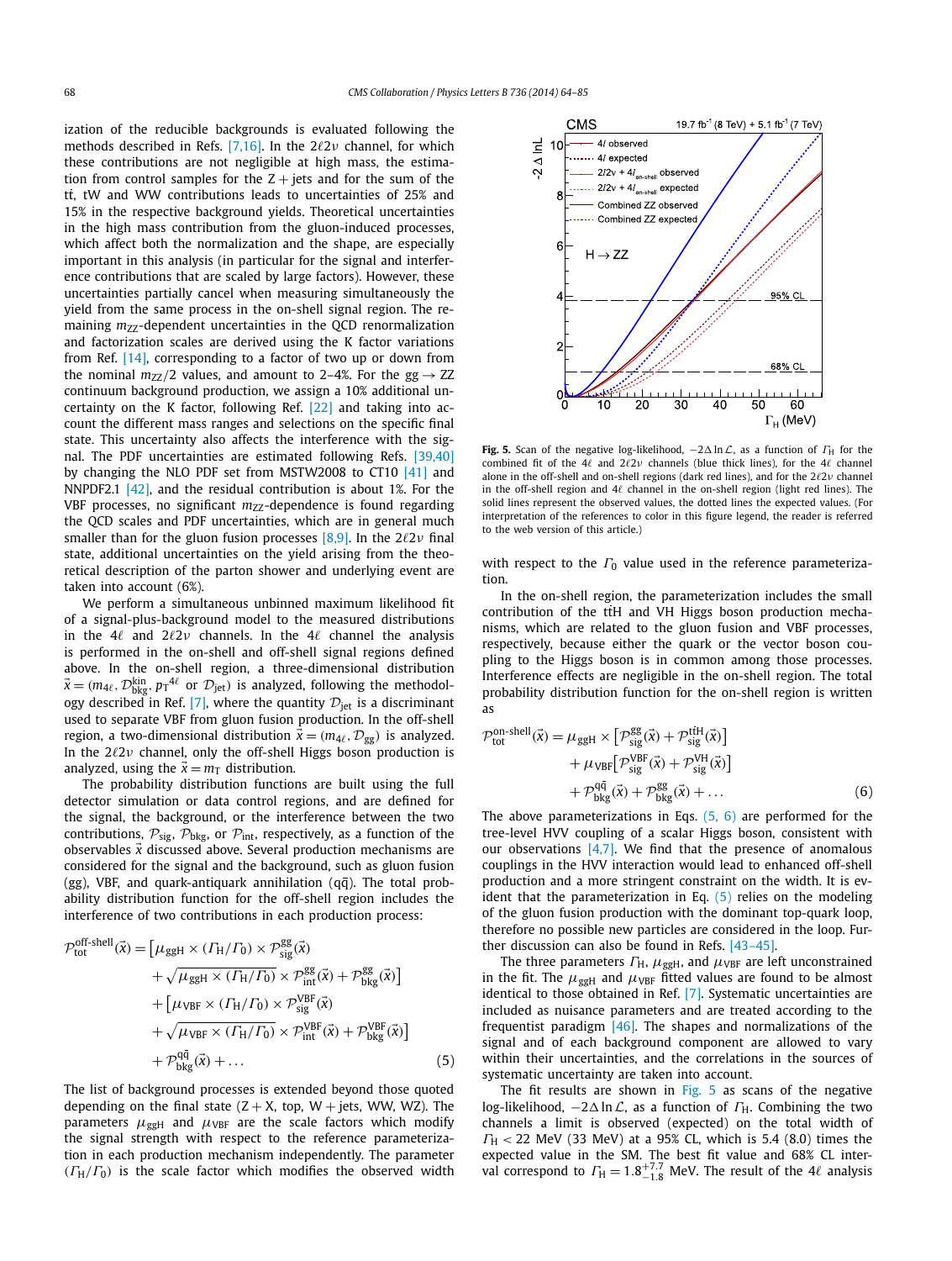<span id="page-5-0"></span>alone is an observed (expected) limit of  $Γ$ <sup>H</sup> < 33 MeV (42 MeV) at a 95% CL, which is 8.0 (10.1) times the SM value, and the result of the analysis combining the 4ℓ on-shell and  $2ℓ2ν$  off-shell regions is *Γ*<sup>H</sup> *<* 33 MeV (44 MeV) at a 95% CL, which is 8.1 (10.6) times the SM value. The best fit values and 68% CL intervals are  $\Gamma_{\text{H}} = 1.9^{+11.7}_{-1.9}$  MeV and  $\Gamma_{\text{H}} = 1.8^{+12.4}_{-1.8}$  MeV for the 4 $\ell$  analysis and for the analysis combining the 4 $\ell$  on-shell and 2 $\ell$ 2 $\nu$  gions, respectively.

The expected limit for the two channels combined without including the systematic uncertainties is  $\Gamma_H < 28$  MeV at a 95% CL. The effect of systematic uncertainties is driven by the 22*ν* channel with larger experimental uncertainties in signal efficiencies and background estimation from control samples in data, while the result in the  $4\ell$  channel is largely dominated by the statistical uncertainty.

The statistical compatibility of the observed results with the expectation under the SM hypothesis corresponds to a p-value of 0.24. The statistical coverage of the results obtained in the likelihood scan has also been tested with the Feldman–Cousins approach [\[47\]](#page-6-0) for the combined analysis leading to consistent although slightly tighter constraints. The analysis in the  $4\ell$  channel has also been performed in a one-dimensional fit using either *m*4 or  $\mathcal{D}_{gg}$  and consistent results are found. The expected limit without using the MELA likelihood discriminant  $\mathcal{D}_{gg}$  is 40% larger in the  $4\ell$  channel.

In summary, we have presented constraints on the total Higgs boson width using its relative on-shell and off-shell production and decay rates to four leptons or two leptons and two neutrinos. The analysis is based on the 2011 and 2012 data sets corresponding to integrated luminosities of 5.1 fb<sup>-1</sup> at  $\sqrt{s}$  = 7 TeV and 19.7 fb<sup>-1</sup> at  $\sqrt{s} = 8$  TeV. The four-lepton analysis uses the measured invariant mass distribution near the peak and above the Z-boson pair production threshold, as well as a likelihood discriminant to separate the gluon fusion ZZ production from the  $q\bar{q} \rightarrow ZZ$  background, while the two-lepton plus two-neutrino off-shell analysis relies on the transverse mass distribution. The presented analysis determines the independent contributions of the gluon fusion and VBF production mechanisms from the data in the on-shell region. It relies nevertheless on the knowledge of the coupling ratios between the off-shell and on-shell production, i.e. the dominance of the top quark loop in the gluon fusion production mechanism and the absence of new particle contribution in the loop. The presence of anomalous couplings in the HVV interaction would lead to enhanced off-shell production and would make our constraint tighter. The combined fit of the  $4\ell$  and  $2\ell 2\nu$  channels leads to an upper limit on the Higgs boson width of  $Γ$ H < 22 MeV at a 95% confidence level, which is 5.4 times the expected width of the SM Higgs boson. This result improves by more than two orders of magnitude upon previous experimental constraints on the new boson decay width from the direct measurement at the resonance peak.

#### **Acknowledgements**

We wish to thank our theoretician colleagues and in particular Fabrizio Caola for providing the theoretical uncertainty in the  $gg \rightarrow ZZ$  background K factor, Tobias Kasprzik for providing the numerical calculations on the EW corrections for the  $q\bar{q} \rightarrow ZZ$ background process, Giampiero Passarino for his calculations of the  $m_{ZZ}$ -dependent K factor and its variations with renormalization and factorization scales, and Marco Zaro for checking the independence on  $m_{ZZ}$  of higher-order corrections in VBF processes. We also gratefully acknowledge Alessandro Ballestrero, John Campbell, Keith Ellis, Stefano Forte, Nikolas Kauer, Kirill Melnikov, and Ciaran Williams for their help in optimizing the Monte Carlo generators for this analysis.

We congratulate our colleagues in the CERN accelerator departments for the excellent performance of the LHC and thank the technical and administrative staffs at CERN and at other CMS institutes for their contributions to the success of the CMS effort. In addition, we gratefully acknowledge the computing centers and personnel of the Worldwide LHC Computing Grid for delivering so effectively the computing infrastructure essential to our analyses. Finally, we acknowledge the enduring support for the construction and operation of the LHC and the CMS detector provided by the following funding agencies: BMWF and FWF (Austria); FNRS and FWO (Belgium); CNPq, CAPES, FAPERJ, and FAPESP (Brazil); MES (Bulgaria); CERN; CAS, MoST, and NSFC (China); COLCIEN-CIAS (Colombia); MSES and CSF (Croatia); RPF (Cyprus); MoER, SF0690030s09 and ERDF (Estonia); Academy of Finland, MEC, and HIP (Finland); CEA and CNRS/IN2P3 (France); BMBF, DFG, and HGF (Germany); GSRT (Greece); OTKA and NIH (Hungary); DAE and DST (India); IPM (Iran); SFI (Ireland); INFN (Italy); NRF and WCU (Republic of Korea); LAS (Lithuania); MOE and UM (Malaysia); CINVESTAV, CONACYT, SEP, and UASLP-FAI (Mexico); MBIE (New Zealand); PAEC (Pakistan); MSHE and NSC (Poland); FCT (Portugal); JINR (Dubna); MON, RosAtom, RAS and RFBR (Russia); MESTD (Serbia); SEIDI and CPAN (Spain); Swiss Funding Agencies (Switzerland); NSC (Taipei); ThEPCenter, IPST, STAR and NSTDA (Thailand); TUBITAK and TAEK (Turkey); NASU and SFFR (Ukraine); STFC (United Kingdom); DOE and NSF (USA).

#### **References**

- [1] ATLAS Collaboration, Observation of a new particle in the search for the Standard Model Higgs boson with the ATLAS detector at the LHC, Phys. Lett. B 716 (2012) 1, [http://dx.doi.org/10.1016/j.physletb.2012.08.020,](http://dx.doi.org/10.1016/j.physletb.2012.08.020) arXiv:1207.7214.
- [2] CMS Collaboration, Observation of a new boson at a mass of 125 GeV with the CMS experiment at the LHC, Phys. Lett. B 716 (2012) 30, <http://dx.doi.org/10.1016/j.physletb.2012.08.021>, arXiv:1207.7235.
- [3] CMS Collaboration, Observation of a new boson with mass near 125 GeV in pp collisions at  $\sqrt{s} = 7$  and 8 TeV, JHEP 06 (2013) 081, [http://dx.doi.org/](http://dx.doi.org/10.1007/JHEP06(2013)081) [10.1007/JHEP06\(2013\)081](http://dx.doi.org/10.1007/JHEP06(2013)081), arXiv:1303.4571.
- [4] CMS Collaboration, Study of the mass and spin-parity of the Higgs boson candidate via its decays to Z boson pairs, Phys. Rev. Lett. 110 (2013) 081803, <http://dx.doi.org/10.1103/PhysRevLett.110.081803>, arXiv:1212.6639.
- [5] ATLAS Collaboration, Measurements of Higgs boson production and couplings in diboson final states with the ATLAS detector at the LHC, Phys. Lett. B 726 (2013) 88, <http://dx.doi.org/10.1016/j.physletb.2013.08.010>, arXiv:1307.1427.
- [6] ATLAS Collaboration, Evidence for the spin-0 nature of the Higgs boson using ATLAS data, Phys. Lett. B 726 (2013) 120, [http://dx.doi.org/10.1016/](http://dx.doi.org/10.1016/j.physletb.2013.08.026) [j.physletb.2013.08.026](http://dx.doi.org/10.1016/j.physletb.2013.08.026), arXiv:1307.1432.
- [7] CMS Collaboration, Measurement of the properties of a Higgs boson in the four-lepton final state, Phys. Rev. D 89 (2014) 092007, [http://dx.doi.org/](http://dx.doi.org/10.1103/PhysRevD.89.092007) [10.1103/PhysRevD.89.092007,](http://dx.doi.org/10.1103/PhysRevD.89.092007) arXiv:1312.5353.
- [8] LHC Higgs Cross Section Working Group, Handbook of LHC Higgs Cross Sections: 1. Inclusive Observables, CERN Report CERN-2011-002, 2013, [http://dx.](http://dx.doi.org/10.5170/CERN-2011-002) [doi.org/10.5170/CERN-2011-002,](http://dx.doi.org/10.5170/CERN-2011-002) arXiv:1101.0593.
- [9] LHC Higgs Cross Section Working Group, Handbook of LHC Higgs Cross Sections: 3. Higgs Properties, CERN Report CERN-2013-004, 2013, [http://dx.](http://dx.doi.org/10.5170/CERN-2013-004) [doi.org/10.5170/CERN-2013-004,](http://dx.doi.org/10.5170/CERN-2013-004) arXiv:1307.1347.
- [10] F. Caola, K. Melnikov, Constraining the Higgs boson width with *ZZ* production at the LHC, Phys. Rev. D 88 (2013) 054024, [http://dx.doi.org/10.1103/](http://dx.doi.org/10.1103/PhysRevD.88.054024) [PhysRevD.88.054024](http://dx.doi.org/10.1103/PhysRevD.88.054024), arXiv:1307.4935.
- [11] N. Kauer, G. Passarino, Inadequacy of zero-width approximation for a light Higgs boson signal, JHEP 08 (2012) 116, [http://dx.doi.org/10.1007/](http://dx.doi.org/10.1007/JHEP08(2012)116) [JHEP08\(2012\)116](http://dx.doi.org/10.1007/JHEP08(2012)116), arXiv:1206.4803.
- [12] N. Kauer, Inadequacy of zero-width approximation for a light Higgs boson signal, Mod. Phys. Lett. A 28 (2013) 1330015, [http://dx.doi.org/10.1142/](http://dx.doi.org/10.1142/S0217732313300152) [S0217732313300152,](http://dx.doi.org/10.1142/S0217732313300152) arXiv:1305.2092.
- [13] J.M. [Campbell,](http://refhub.elsevier.com/S0370-2693(14)00482-1/bib43616D7062656C6C456C6C697357696C6C69616D733A313331312E333538397631s1) R.K. Ellis, C. Williams, Bounding the Higgs width at the LHC using full analytic results for  $gg \rightarrow e^+e^-\mu^+\mu^-$ , [arXiv:1311.3589,](http://refhub.elsevier.com/S0370-2693(14)00482-1/bib43616D7062656C6C456C6C697357696C6C69616D733A313331312E333538397631s1) 2013.
- [14] G. Passarino, Higgs CAT, Eur. Phys. J. C 74 (2014) 2866, [http://dx.doi.org/](http://dx.doi.org/10.1140/epjc/s10052-014-2866-7) [10.1140/epjc/s10052-014-2866-7](http://dx.doi.org/10.1140/epjc/s10052-014-2866-7), arXiv:1312.2397.
- [15] G. Passarino, Higgs interference effects in  $gg \rightarrow ZZ$  and their uncertainty, JHEP 08 (2012) 146, [http://dx.doi.org/10.1007/JHEP08\(2012\)146](http://dx.doi.org/10.1007/JHEP08(2012)146), arXiv:1206.3824.
- [16] CMS Collaboration, Search for a standard-model-like Higgs boson with a mass in the range 145 to 1000 GeV at the LHC, Eur. Phys. J. C 73 (2013) 2469, <http://dx.doi.org/10.1140/epjc/s10052-013-2469-8>, arXiv:1304.0213.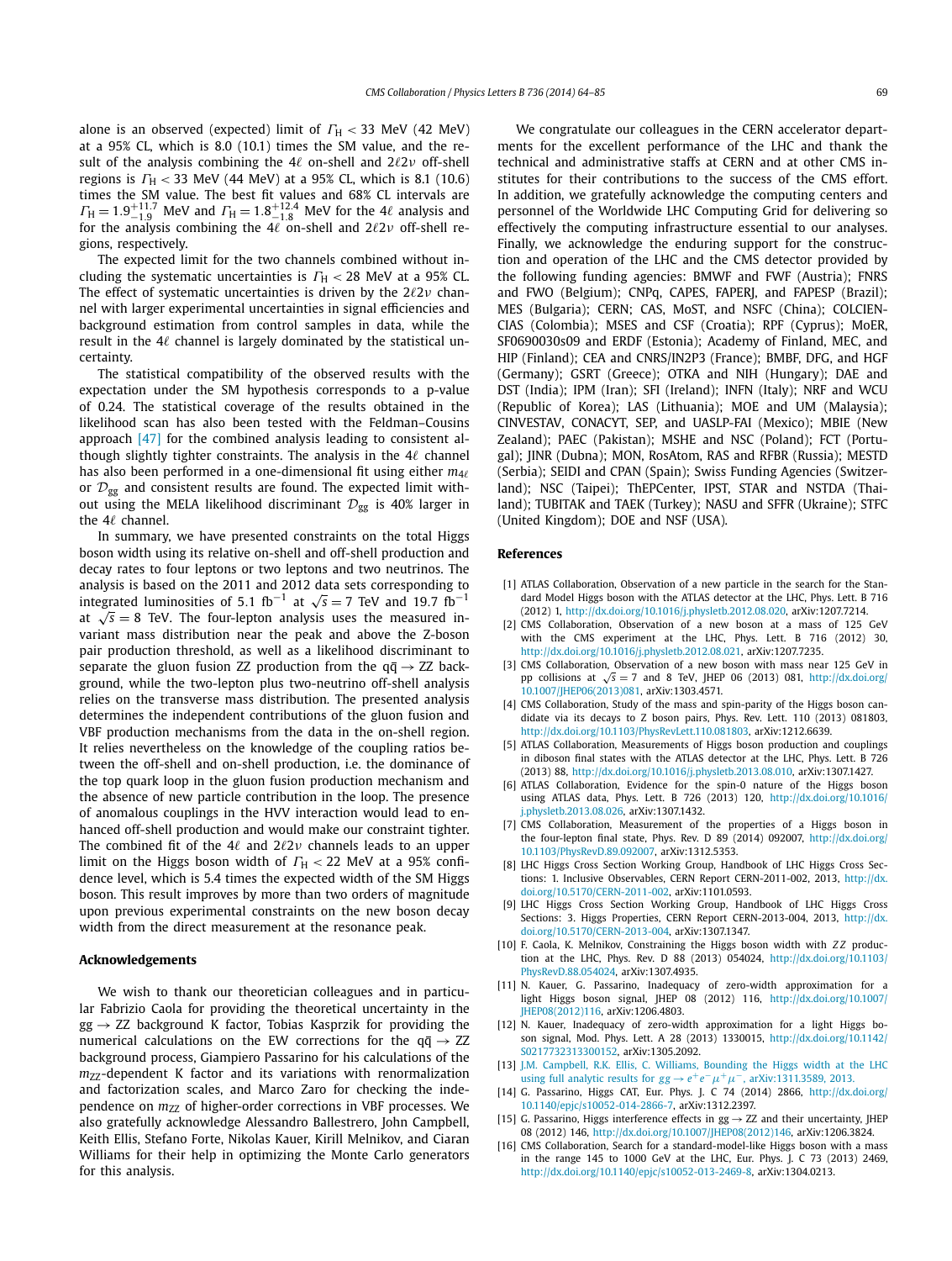- <span id="page-6-0"></span>[17] CMS Collaboration, Search for the standard model Higgs boson in the H  $\rightarrow$  $ZZ \rightarrow 2\ell 2\nu$  channel in pp collisions at  $\sqrt{s} = 7$  TeV, JHEP 03 (2012) 040, [http://dx.doi.org/10.1007/JHEP03\(2012\)040](http://dx.doi.org/10.1007/JHEP03(2012)040).
- [18] S. Chatrchyan, et al., CMS, The CMS experiment at the CERN LHC, J. Instrum. 3 (2008) S08004, <http://dx.doi.org/10.1088/1748-0221/3/08/S08004>.
- [19] N. Kauer, Interference effects for  $H \rightarrow WW/ZZ \rightarrow \ell \bar{\nu}_{\ell} \ell \bar{\nu}_{\ell}$  searches in gluon fusion at the LHC, JHEP 12 (2013) 082, [http://dx.doi.org/10.1007/](http://dx.doi.org/10.1007/JHEP12(2013)082) [JHEP12\(2013\)082](http://dx.doi.org/10.1007/JHEP12(2013)082), arXiv:1310.7011.
- [20] J.M. Campbell, R.K. Ellis, MCFM for the Tevatron and the LHC, Nucl. Phys. Proc. Suppl. 205 (2010) 10, <http://dx.doi.org/10.1016/j.nuclphysbps.2010.08.011>, arXiv:1007.3492.
- [21] A.D. Martin, W.J. Stirling, R.S. Thorne, G. Watt, Parton distributions for the LHC, Eur. Phys. J. C 63 (2009) 189, [http://dx.doi.org/10.1140/epjc/](http://dx.doi.org/10.1140/epjc/s10052-009-1072-5) [s10052-009-1072-5](http://dx.doi.org/10.1140/epjc/s10052-009-1072-5), arXiv:0901.0002.
- [22] M. Bonvini, F. Caola, S. Forte, K. Melnikov, G. Ridolfi, Signal-background interference effects in  $gg \rightarrow H \rightarrow WW$  beyond leading order, Phys. Rev. D 88 (2013) 034032, <http://dx.doi.org/10.1103/PhysRevD.88.034032>, arXiv:1304.3053.
- [23] A. Ballestrero, A. Belhouari, G. Bevilacqua, V. Kashkan, E. Maina, PHANTOM: a Monte Carlo event generator for six parton final states at high energy colliders, Comput. Phys. Commun. 180 (2009) 401, [http://dx.doi.org/10.1016/](http://dx.doi.org/10.1016/j.cpc.2008.10.005) [j.cpc.2008.10.005](http://dx.doi.org/10.1016/j.cpc.2008.10.005), arXiv:0801.3359.
- [24] S. Frixione, P. Nason, C. Oleari, Matching NLO QCD computations with parton shower simulations: the POWHEG method, JHEP 11 (2007) 070, <http://dx.doi.org/10.1088/1126-6708/2007/11/070>, arXiv:0709.2092.
- [25] S. Alioli, P. Nason, C. Oleari, E. Re, A general framework for implementing NLO calculations in shower Monte Carlo programs: the POWHEG BOX, JHEP 06 (2010) 043, [http://dx.doi.org/10.1007/JHEP06\(2010\)043](http://dx.doi.org/10.1007/JHEP06(2010)043), arXiv:1002.2581.
- [26] E. Bagnaschi, G. Degrassi, P. Slavich, A. Vicini, Higgs production via gluon fusion in the POWHEG approach in the SM and in the MSSM, JHEP 02 (2012) 088, [http://dx.doi.org/10.1007/JHEP02\(2012\)088](http://dx.doi.org/10.1007/JHEP02(2012)088), arXiv:1111.2854.
- [27] P. Nason, C. Oleari, NLO Higgs boson production via vector-boson fusion matched with shower in POWHEG, JHEP 02 (2010) 037, [http://dx.doi.org/10.](http://dx.doi.org/10.1007/JHEP02(2010)037) [1007/JHEP02\(2010\)037](http://dx.doi.org/10.1007/JHEP02(2010)037), arXiv:0911.5299.
- [28] Y. Gao, A.V. Gritsan, Z. Guo, K. Melnikov, M. Schulze, N.V. Tran, Spin determination of single-produced resonances at hadron colliders, Phys. Rev. D 81 (2010) 075022, [http://dx.doi.org/10.1103/PhysRevD.81.075022,](http://dx.doi.org/10.1103/PhysRevD.81.075022) arXiv:1001.3396.
- [29] S. Bolognesi, Y. Gao, A.V. Gritsan, K. Melnikov, M. Schulze, N.V. Tran, A. Whitbeck, On the spin and parity of a single-produced resonance at the LHC, Phys. Rev. D 86 (2012) 095031, <http://dx.doi.org/10.1103/PhysRevD.86.095031>, arXiv:1208.4018.
- [30] T. Sjöstrand, S. Mrenna, P. Skands, PYTHIA 6.4 physics and manual, JHEP 05 (2006) 026, [http://dx.doi.org/10.1088/1126-6708/2006/05/026,](http://dx.doi.org/10.1088/1126-6708/2006/05/026) arXiv:hepph/0603175.
- [31] T. Melia, P. Nason, R. Rontsch, G. Zanderighi, W<sup>+</sup>W<sup>−</sup>, WZ and ZZ production in the POWHEG BOX, JHEP 11 (2011) 078, [http://dx.doi.org/10.1007/](http://dx.doi.org/10.1007/JHEP11(2011)078) [JHEP11\(2011\)078](http://dx.doi.org/10.1007/JHEP11(2011)078), arXiv:1107.5051.
- [32] A. Bierweiler, T. Kasprzik, J.H. Kühn, Vector-boson pair production at the LHC to  $\mathcal{O}(\alpha^3)$  accuracy, JHEP 12 (2013) 071, [http://dx.doi.org/10.1007/](http://dx.doi.org/10.1007/JHEP12(2013)071) [JHEP12\(2013\)071](http://dx.doi.org/10.1007/JHEP12(2013)071), arXiv:1305.5402.
- [33] J. Baglio, L.D. Ninh, M.M. Weber, Massive gauge boson pair production at LHC: a next-to-leading order story, Phys. Rev. D 88 (2013) 113005, [http://dx.doi.org/10.1103/PhysRevD.88.113005,](http://dx.doi.org/10.1103/PhysRevD.88.113005) arXiv:1307.4331.
- [34] D. De Florian, G. Ferrera, M. Grazzini, D. Tommasini, Higgs boson production at the LHC: transverse momentum resummation effects in the  $H \rightarrow \gamma \gamma$ ,  $H \rightarrow WW \rightarrow \ell \nu \ell \nu$  and  $H \rightarrow ZZ \rightarrow 4\ell$  decay modes, IHEP 06 (2012) 132, [http://dx.doi.org/10.1007/JHEP06\(2012\)132](http://dx.doi.org/10.1007/JHEP06(2012)132), arXiv:1203.6321v1.
- [35] S. Agostinelli, et al., GEANT4, GEANT4-a simulation toolkit, Nucl. Instrum. Methods, Sect. A 506 (2003) 250, [http://dx.doi.org/10.1016/](http://dx.doi.org/10.1016/S0168-9002(03)01368-8) [S0168-9002\(03\)01368-8.](http://dx.doi.org/10.1016/S0168-9002(03)01368-8)
- [36] J. Allison, et al., GEANT4 developments and applications, IEEE Trans. Nucl. Sci. 53 (2006) 270, <http://dx.doi.org/10.1109/TNS.2006.869826>.
- [37] I. Anderson, S. Bolognesi, F. Caola, Y. Gao, A.V. Gritsan, C.B. Martin, K. Melnikov, M. Schulze, N.V. Tran, A. Whitbeck, Y. Zhou, Constraining anomalous HVV interactions at proton and lepton colliders, Phys. Rev. D 89 (2014) 035007, <http://dx.doi.org/10.1103/PhysRevD.89.035007>, arXiv:1309.4819.
- [38] CMS Collaboration, Identification of b-quark jets with the CMS experiment, J. Instrum. 8 (2013) P04013, <http://dx.doi.org/10.1088/1748-0221/8/04/P04013>, arXiv:1211.4462.
- [39] M. Botje, et al., The PDF4LHC working group interim [recommendations,](http://refhub.elsevier.com/S0370-2693(14)00482-1/bib504446344C484331s1) [arXiv:1101.0538,](http://refhub.elsevier.com/S0370-2693(14)00482-1/bib504446344C484331s1) 2011.
- [40] S. Alekhin, et al., The PDF4LHC working group interim report, [arXiv:1101.0536,](http://refhub.elsevier.com/S0370-2693(14)00482-1/bib504446344C484332s1) [2011.](http://refhub.elsevier.com/S0370-2693(14)00482-1/bib504446344C484332s1)
- [41] H.-L. Lai, M. Guzzi, J. Huston, Z. Li, P.M. Nadolsky, J. Pumplin, C.-P. Yuan, New parton distributions for collider physics, Phys. Rev. D 82 (2010) 074024, <http://dx.doi.org/10.1103/PhysRevD.82.074024>, arXiv:1007.2241.
- [42] R.D. Ball, V. Bertone, F. Cerutti, L.D. Debbio, S. Forte, A. Guffanti, J.I. Latorre, J. Rojo, M. Ubiali, NNPDF Collaboration, Impact of heavy quark masses on parton distributions and LHC Phenomenology, Nucl. Phys. B 849 (2011) 296, [http://dx.doi.org/10.1016/j.nuclphysb.2011.03.021,](http://dx.doi.org/10.1016/j.nuclphysb.2011.03.021) arXiv:1101.1300.
- [43] J.S. Gainer, J. Lykken, K.T. Matchev, S. Mrenna, M. Park, Beyond [geolocating:](http://refhub.elsevier.com/S0370-2693(14)00482-1/bib4761696E65723A32303134686861s1) [constraining](http://refhub.elsevier.com/S0370-2693(14)00482-1/bib4761696E65723A32303134686861s1) higher dimensional operators in  $H \rightarrow 4\ell$  with off-shell production and more, [arXiv:1403.4951,](http://refhub.elsevier.com/S0370-2693(14)00482-1/bib4761696E65723A32303134686861s1) 2014.
- [44] C. Englert, M. Spannowsky, Limitations and [opportunities](http://refhub.elsevier.com/S0370-2693(14)00482-1/bib456E676C6572743A32303134616361s1) of off-shell coupling measurements, [arXiv:1405.0285,](http://refhub.elsevier.com/S0370-2693(14)00482-1/bib456E676C6572743A32303134616361s1) 2014.
- [45] M. Ghezzi, G. Passarino, S. Uccirati, Bounding the [Higgs width](http://refhub.elsevier.com/S0370-2693(14)00482-1/bib506173736172696E6F3A313430352E313932357631s1) using effective field theory, [arXiv:1405.1925,](http://refhub.elsevier.com/S0370-2693(14)00482-1/bib506173736172696E6F3A313430352E313932357631s1) 2014.
- [46] ATLAS, CMS Collaborations, LHC Higgs Combination Group, Procedure for the LHC Higgs boson search combination in Summer 2011, Technical Report ATL-PHYS-PUB 2011-11, CMS NOTE 2011/005, 2011, [http://](http://cdsweb.cern.ch/record/1379837) [cdsweb.cern.ch/record/1379837](http://cdsweb.cern.ch/record/1379837).
- [47] G.J. Feldman, R.D. Cousins, A unified approach to the classical statistical analysis of small signals, Phys. Rev. D 57 (1998) 3873, [http://dx.doi.org/](http://dx.doi.org/10.1103/PhysRevD.57.3873) [10.1103/PhysRevD.57.3873,](http://dx.doi.org/10.1103/PhysRevD.57.3873) arXiv:physics/9711021.

#### **CMS Collaboration**

#### V. Khachatryan, A.M. Sirunyan, A. Tumasyan

*Yerevan Physics Institute, Yerevan, Armenia*

W. Adam, T. Bergauer, M. Dragicevic, J. Erö, C. Fabjan<sup>[1](#page-20-0)</sup>, M. Friedl, R. Frühwirth<sup>1</sup>, V.M. Ghete, C. Hartl, N. Hörmann, J. Hrubec, M. Jeitler <sup>1</sup>, W. Kiesenhofer, V. Knünz, M. Krammer <sup>1</sup>, I. Krätschmer, D. Liko, I. Mikulec, D. Rabady<sup>2</sup>, B. Rahbaran, H. Rohringer, R. Schöfbeck, J. Strauss, A. Taurok, W. Treberer-Treberspurg, W. Waltenberger, C.-E. Wulz <sup>[1](#page-20-0)</sup>

*Institut für Hochenergiephysik der OeAW, Wien, Austria*

#### V. Mossolov, N. Shumeiko, J. Suarez Gonzalez

*National Centre for Particle and High Energy Physics, Minsk, Belarus*

S. Alderweireldt, M. Bansal, S. Bansal, T. Cornelis, E.A. De Wolf, X. Janssen, A. Knutsson, S. Luyckx, S. Ochesanu, B. Roland, R. Rougny, M. Van De Klundert, H. Van Haevermaet, P. Van Mechelen, N. Van Remortel, A. Van Spilbeeck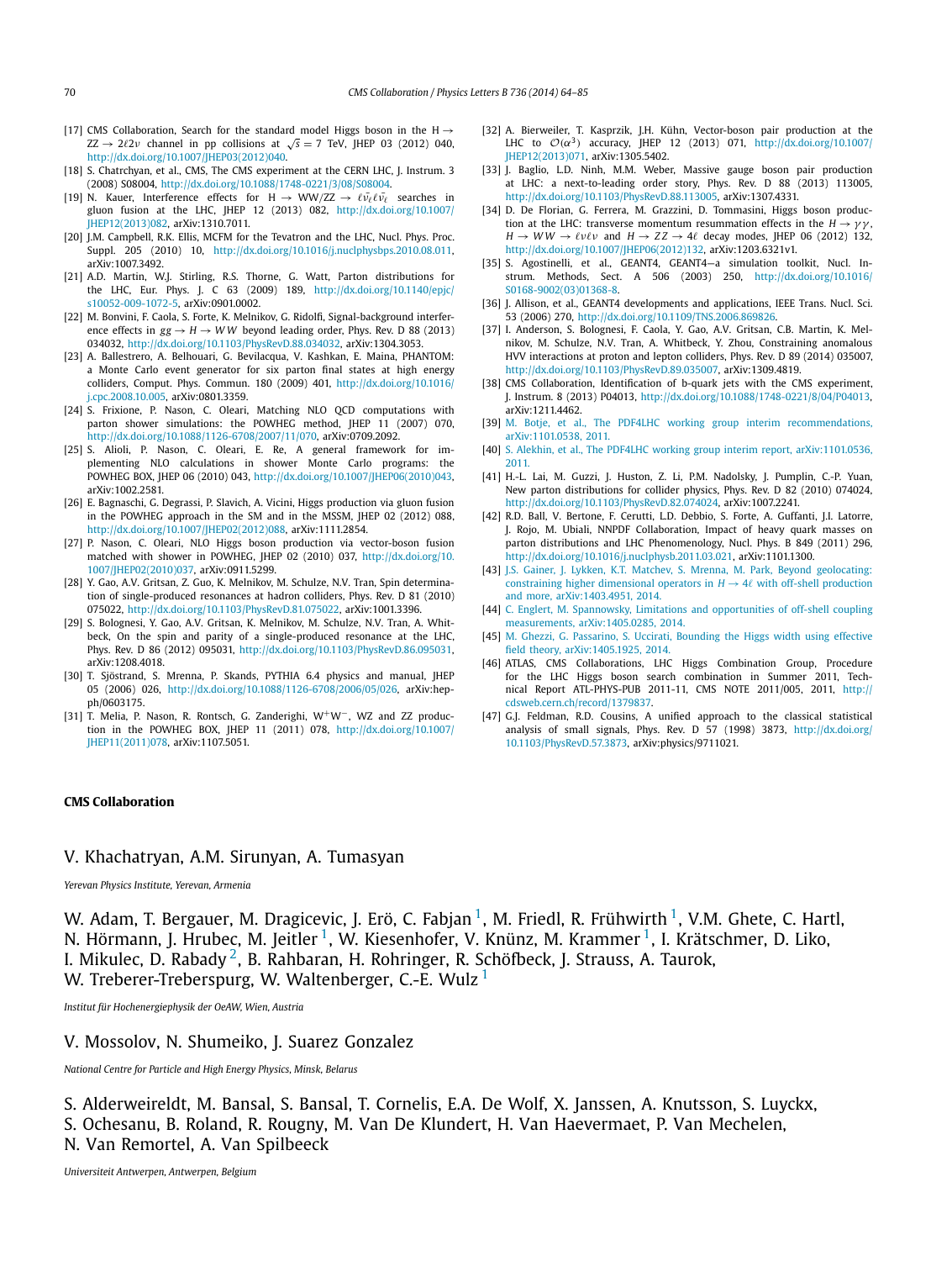F. Blekman, S. Blyweert, J. D'Hondt, N. Daci, N. Heracleous, J. Keaveney, S. Lowette, M. Maes, A. Olbrechts, Q. Python, D. Strom, S. Tavernier, W. Van Doninck, P. Van Mulders, G.P. Van Onsem, I. Villella

*Vrije Universiteit Brussel, Brussel, Belgium*

C. Caillol, B. Clerbaux, G. De Lentdecker, D. Dobur, L. Favart, A.P.R. Gay, A. Grebenyuk, A. Léonard, A. Mohammadi, L. Perniè<sup>2</sup>, T. Reis, T. Seva, L. Thomas, C. Vander Velde, P. Vanlaer, J. Wang

*Université Libre de Bruxelles, Bruxelles, Belgium*

V. Adler, K. Beernaert, L. Benucci, A. Cimmino, S. Costantini, S. Crucy, S. Dildick, A. Fagot, G. Garcia, J. Mccartin, A.A. Ocampo Rios, D. Ryckbosch, S. Salva Diblen, M. Sigamani, N. Strobbe, F. Thyssen, M. Tytgat, E. Yazgan, N. Zaganidis

*Ghent University, Ghent, Belgium*

S. Basegmez, C. Beluffi<sup>3</sup>, G. Bruno, R. Castello, A. Caudron, L. Ceard, G.G. Da Silveira, C. Delaere, T. du Pree, D. Favart, L. Forthomme, A. Giammanco<sup>4</sup>, J. Hollar, P. Jez, M. Komm, V. Lemaitre, C. Nuttens, D. Pagano, L. Perrini, A. Pin, K. Piotrzkowski, A. Popov<sup>5</sup>, L. Quertenmont, M. Selvaggi, M. Vidal Marono, J.M. Vizan Garcia

*Université Catholique de Louvain, Louvain-la-Neuve, Belgium*

N. Beliy, T. Caebergs, E. Daubie, G.H. Hammad

*Université de Mons, Mons, Belgium*

W.L. Aldá Júnior, G.A. Alves, L. Brito, M. Correa Martins Junior, T. Dos Reis Martins, M.E. Pol

*Centro Brasileiro de Pesquisas Fisicas, Rio de Janeiro, Brazil*

W. Carvalho, I. Chinellato<sup>6</sup>, A. Custódio, E.M. Da Costa, D. De Jesus Damiao, C. De Oliveira Martins, S. Fonseca De Souza, H. Malbouisson, D. Matos Figueiredo, L. Mundim, H. Nogima, W.L. Prado Da Silva, J. Santaolalla, A. Santoro, A. Sznajder, E.J. Tonelli Manganote<sup>6</sup>, A. Vilela Pereira

*Universidade do Estado do Rio de Janeiro, Rio de Janeiro, Brazil*

C.A. Bernardes <sup>b</sup>, T.R. Fernandez Perez Tomei<sup>a</sup>, E.M. Gregores <sup>b</sup>, P.G. Mercadante <sup>b</sup>, S.F. Novaes<sup>a</sup>, Sandra S. Padula<sup>a</sup>

<sup>a</sup> *Universidade Estadual Paulista, São Paulo, Brazil* <sup>b</sup> *Universidade Federal do ABC, São Paulo, Brazil*

A. Aleksandrov, V. Genchev<sup>[2](#page-20-0)</sup>, P. Iaydjiev, A. Marinov, S. Piperov, M. Rodozov, G. Sultanov, M. Vutova

*Institute for Nuclear Research and Nuclear Energy, Sofia, Bulgaria*

A. Dimitrov, I. Glushkov, R. Hadjiiska, V. Kozhuharov, L. Litov, B. Pavlov, P. Petkov

*University of Sofia, Sofia, Bulgaria*

J.G. Bian, G.M. Chen, H.S. Chen, M. Chen, R. Du, C.H. Jiang, D. Liang, S. Liang, R. Plestina [7,](#page-20-0) J. Tao, X. Wang, Z. Wang

*Institute of High Energy Physics, Beijing, China*

C. Asawatangtrakuldee, Y. Ban, Y. Guo, Q. Li, W. Li, S. Liu, Y. Mao, S.J. Qian, D. Wang, L. Zhang, W. Zou

*State Key Laboratory of Nuclear Physics and Technology, Peking University, Beijing, China*

C. Avila, L.F. Chaparro Sierra, C. Florez, J.P. Gomez, B. Gomez Moreno, J.C. Sanabria

*Universidad de Los Andes, Bogota, Colombia*

N. Godinovic, D. Lelas, D. Polic, I. Puljak

*Technical University of Split, Split, Croatia*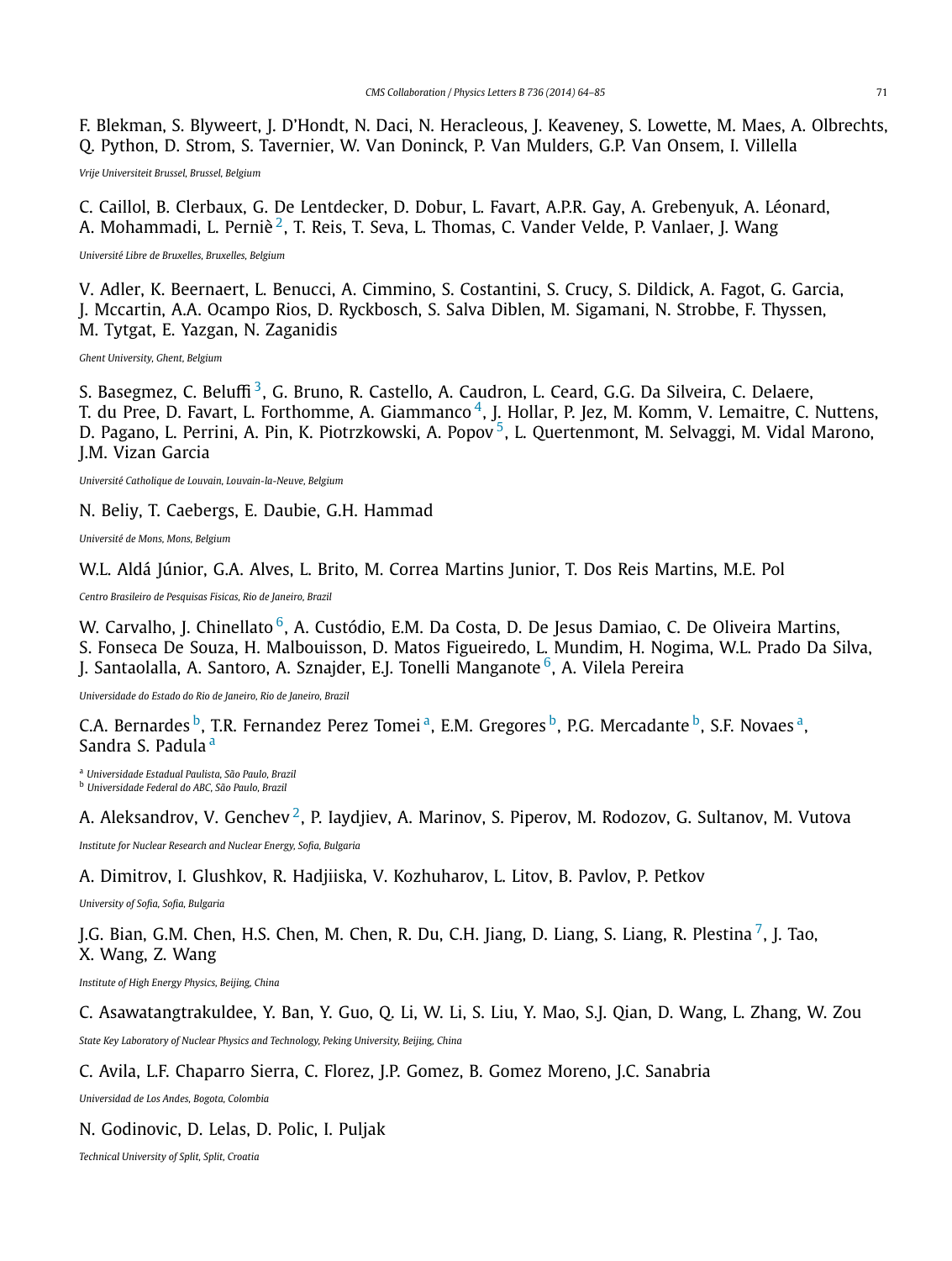#### Z. Antunovic, M. Kovac

*University of Split, Split, Croatia*

### V. Brigljevic, K. Kadija, J. Luetic, D. Mekterovic, L. Sudic

*Institute Rudjer Boskovic, Zagreb, Croatia*

#### A. Attikis, G. Mavromanolakis, J. Mousa, C. Nicolaou, F. Ptochos, P.A. Razis

*University of Cyprus, Nicosia, Cyprus*

## M. Bodlak, M. Finger, M. Finger Jr. [8](#page-20-0)

*Charles University, Prague, Czech Republic*

## Y. Assran [9,](#page-20-0) A. Ellithi Kamel [10,](#page-20-0) M.A. Mahmoud [11,](#page-20-0) A. Radi [12](#page-20-0)*,*[13](#page-20-0)

Academy of Scientific Research and Technology of the Arab Republic of Egypt. Egyptian Network of High Energy Physics. Cairo. Egypt

#### M. Kadastik, M. Murumaa, M. Raidal, A. Tiko

*National Institute of Chemical Physics and Biophysics, Tallinn, Estonia*

#### P. Eerola, G. Fedi, M. Voutilainen

*Department of Physics, University of Helsinki, Helsinki, Finland*

J. Härkönen, V. Karimäki, R. Kinnunen, M.J. Kortelainen, T. Lampén, K. Lassila-Perini, S. Lehti, T. Lindén, P. Luukka, T. Mäenpää, T. Peltola, E. Tuominen, J. Tuominiemi, E. Tuovinen, L. Wendland

*Helsinki Institute of Physics, Helsinki, Finland*

#### T. Tuuva

*Lappeenranta University of Technology, Lappeenranta, Finland*

M. Besancon, F. Couderc, M. Dejardin, D. Denegri, B. Fabbro, J.L. Faure, C. Favaro, F. Ferri, S. Ganjour, A. Givernaud, P. Gras, G. Hamel de Monchenault, P. Jarry, E. Locci, J. Malcles, J. Rander, A. Rosowsky, M. Titov

*DSM/IRFU, CEA/Saclay, Gif-sur-Yvette, France*

S. Baffioni, F. Beaudette, P. Busson, C. Charlot, T. Dahms, M. Dalchenko, L. Dobrzynski, N. Filipovic, A. Florent, R. Granier de Cassagnac, M. Machet, L. Mastrolorenzo, P. Miné, C. Mironov, I.N. Naranjo, M. Nguyen, C. Ochando, P. Paganini, R. Salerno, J.b. Sauvan, Y. Sirois, C. Veelken, Y. Yilmaz, A. Zabi

*Laboratoire Leprince-Ringuet, Ecole Polytechnique, IN2P3-CNRS, Palaiseau, France*

J.-L. Agram<sup>14</sup>, J. Andrea, A. Aubin, D. Bloch, J.-M. Brom, E.C. Chabert, C. Collard, E. Conte<sup>14</sup>, J.-C. Fontaine <sup>14</sup>, D. Gelé, U. Goerlach, C. Goetzmann, A.-C. Le Bihan, P. Van Hove

Institut Pluridisciplinaire Hubert Curien, Université de Strasbourg, Université de Haute Alsace Mulhouse, CNRS/IN2P3, Strasbourg, France

#### S. Gadrat

Centre de Calcul de l'Institut National de Physique Nucleaire et de Physique des Particules, CNRS/IN2P3, Villeurbanne, France

S. Beauceron, N. Beaupere, G. Boudoul<sup>2</sup>, E. Bouvier, S. Brochet, C.A. Carrillo Montoya, J. Chasserat, R. Chierici, D. Contardo<sup>2</sup>, P. Depasse, H. El Mamouni, J. Fan, J. Fay, S. Gascon, M. Gouzevitch, B. Ille, T. Kurca, M. Lethuillier, L. Mirabito, S. Perries, J.D. Ruiz Alvarez, D. Sabes, L. Sgandurra, V. Sordini, M. Vander Donckt, P. Verdier, S. Viret, H. Xiao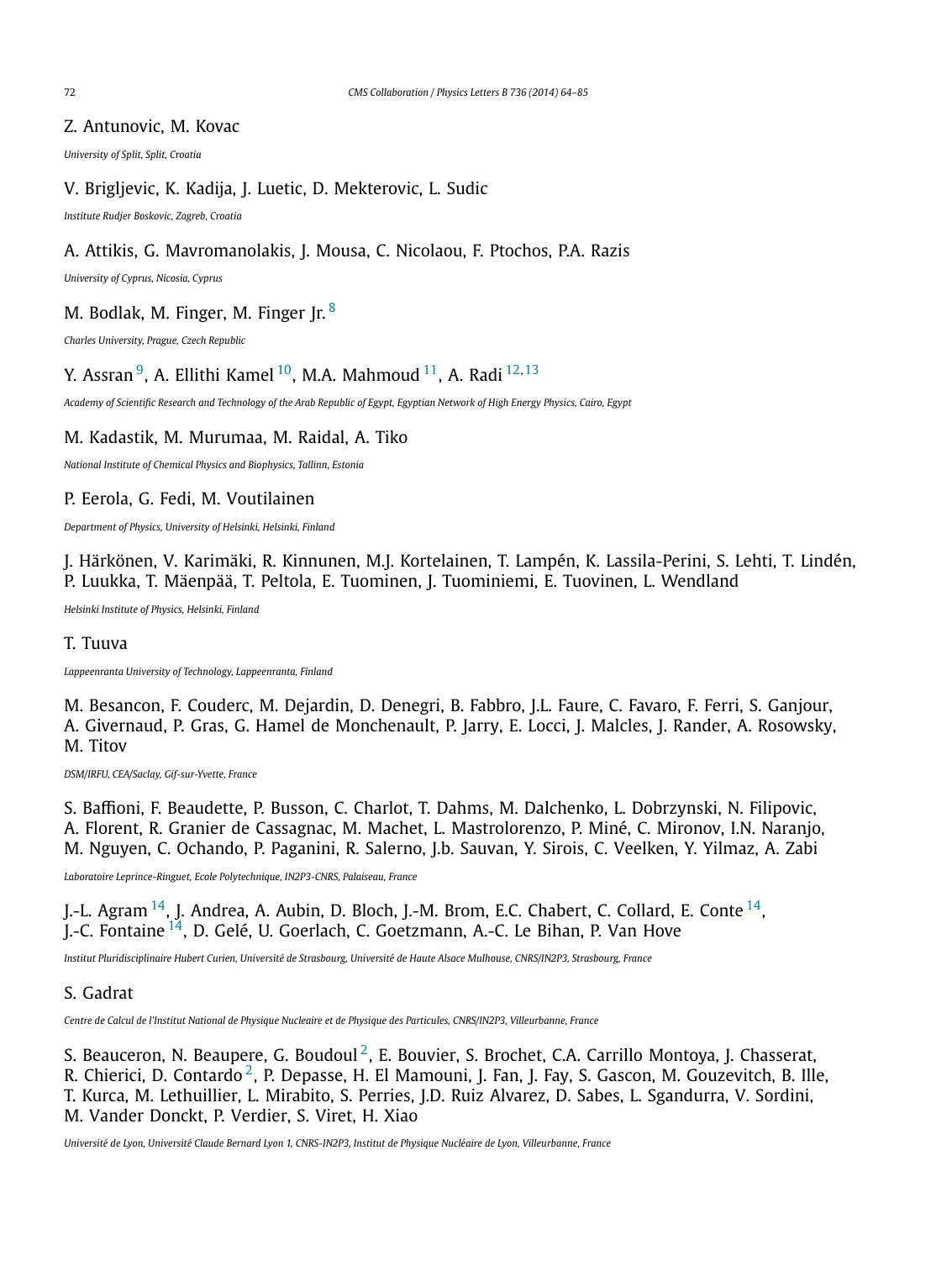# Z. Tsamalaidze<sup>[8](#page-20-0)</sup>

*Institute of High Energy Physics and Informatization, Tbilisi State University, Tbilisi, Georgia*

C. Autermann, S. Beranek, M. Bontenackels, M. Edelhoff, L. Feld, O. Hindrichs, K. Klein, A. Ostapchuk, A. Perieanu, F. Raupach, J. Sammet, S. Schael, H. Weber, B. Wittmer, V. Zhukov [5](#page-20-0)

*RWTH Aachen University, I. Physikalisches Institut, Aachen, Germany*

M. Ata, E. Dietz-Laursonn, D. Duchardt, M. Erdmann, R. Fischer, A. Güth, T. Hebbeker, C. Heidemann, K. Hoepfner, D. Klingebiel, S. Knutzen, P. Kreuzer, M. Merschmeyer, A. Meyer, P. Millet, M. Olschewski, K. Padeken, P. Papacz, H. Reithler, S.A. Schmitz, L. Sonnenschein, D. Teyssier, S. Thüer, M. Weber

*RWTH Aachen University, III. Physikalisches Institut A, Aachen, Germany*

V. Cherepanov, Y. Erdogan, G. Flügge, H. Geenen, M. Geisler, W. Haj Ahmad, F. Hoehle, B. Kargoll, T. Kress, Y. Kuessel, J. Lingemann<sup>2</sup>, A. Nowack, I.M. Nugent, L. Perchalla, O. Pooth, A. Stahl

*RWTH Aachen University, III. Physikalisches Institut B, Aachen, Germany*

I. Asin, N. Bartosik, J. Behr, W. Behrenhoff, U. Behrens, A.J. Bell, M. Bergholz <sup>15</sup>, A. Bethani, K. Borras, A. Burgmeier, A. Cakir, L. Calligaris, A. Campbell, S. Choudhury, F. Costanza, C. Diez Pardos, S. Dooling, T. Dorland, G. Eckerlin, D. Eckstein, T. Eichhorn, G. Flucke, J. Garay Garcia, A. Geiser, P. Gunnellini, J. Hauk, G. Hellwig, M. Hempel, D. Horton, H. Jung, A. Kalogeropoulos, M. Kasemann, P. Katsas, J. Kieseler, C. Kleinwort, D. Krücker, W. Lange, J. Leonard, K. Lipka, A. Lobanov, W. Lohmann [15,](#page-20-0) B. Lutz, R. Mankel, I. Marfin, I.-A. Melzer-Pellmann, A.B. Meyer, J. Mnich, A. Mussgiller, S. Naumann-Emme, A. Nayak, O. Novgorodova, F. Nowak, E. Ntomari, H. Perrey, D. Pitzl, R. Placakyte, A. Raspereza, P.M. Ribeiro Cipriano, E. Ron, M.Ö. Sahin, J. Salfeld-Nebgen, P. Saxena, R. Schmidt <sup>15</sup>, T. Schoerner-Sadenius, M. Schröder, C. Seitz, S. Spannagel, A.D.R. Vargas Trevino, R. Walsh, C. Wissing

*Deutsches Elektronen-Synchrotron, Hamburg, Germany*

M. Aldaya Martin, V. Blobel, M. Centis Vignali, A.r. Draeger, J. Erfle, E. Garutti, K. Goebel, M. Görner, J. Haller, M. Hoffmann, R.S. Höing, H. Kirschenmann, R. Klanner, R. Kogler, J. Lange, T. Lapsien, T. Lenz, I. Marchesini, J. Ott, T. Peiffer, N. Pietsch, T. Pöhlsen, D. Rathjens, C. Sander, H. Schettler, P. Schleper, E. Schlieckau, A. Schmidt, M. Seidel, J. Sibille <sup>16</sup>, V. Sola, H. Stadie, G. Steinbrück, D. Troendle, E. Usai, L. Vanelderen

*University of Hamburg, Hamburg, Germany*

C. Barth, C. Baus, J. Berger, C. Böser, E. Butz, T. Chwalek, W. De Boer, A. Descroix, A. Dierlamm, M. Feindt, F. Frensch, M. Giffels, F. Hartmann<sup>2</sup>, T. Hauth<sup>2</sup>, U. Husemann, I. Katkov<sup>5</sup>, A. Kornmayer<sup>2</sup>, E. Kuznetsova, P. Lobelle Pardo, M.U. Mozer, Th. Müller, A. Nürnberg, G. Quast, K. Rabbertz, F. Ratnikov, S. Röcker, H.J. Simonis, F.M. Stober, R. Ulrich, J. Wagner-Kuhr, S. Wayand, T. Weiler, R. Wolf

*Institut für Experimentelle Kernphysik, Karlsruhe, Germany*

G. Anagnostou, G. Daskalakis, T. Geralis, V.A. Giakoumopoulou, A. Kyriakis, D. Loukas, A. Markou, C. Markou, A. Psallidas, I. Topsis-Giotis

*Institute of Nuclear and Particle Physics (INPP), NCSR Demokritos, Aghia Paraskevi, Greece*

#### A. Panagiotou, N. Saoulidou, E. Stiliaris

*University of Athens, Athens, Greece*

X. Aslanoglou, I. Evangelou, G. Flouris, C. Foudas, P. Kokkas, N. Manthos, I. Papadopoulos, E. Paradas

*University of Ioánnina, Ioánnina, Greece*

G. Bencze, C. Hajdu, P. Hidas, D. Horvath <sup>17</sup>, F. Sikler, V. Veszpremi, G. Vesztergombi <sup>18</sup>, A.J. Zsigmond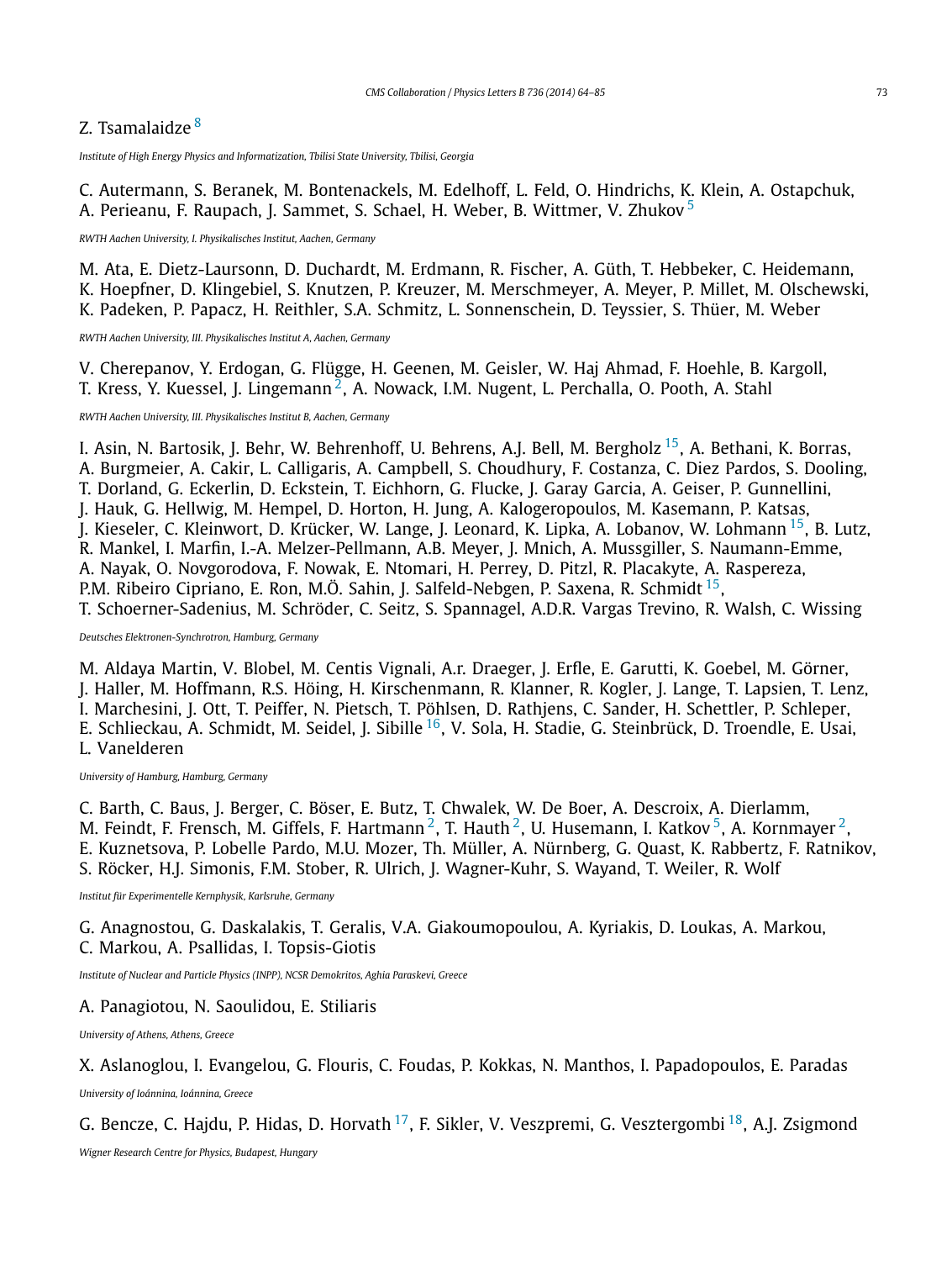# N. Beni, S. Czellar, J. Karancsi [19,](#page-20-0) J. Molnar, J. Palinkas, Z. Szillasi

*Institute of Nuclear Research ATOMKI, Debrecen, Hungary*

#### P. Raics, Z.L. Trocsanyi, B. Ujvari

*University of Debrecen, Debrecen, Hungary*

#### S.K. Swain

*National Institute of Science Education and Research, Bhubaneswar, India*

S.B. Beri, V. Bhatnagar, N. Dhingra, R. Gupta, U. Bhawandeep, A.K. Kalsi, M. Kaur, M. Mittal, N. Nishu, J.B. Singh

*Panjab University, Chandigarh, India*

Ashok Kumar, Arun Kumar, S. Ahuja, A. Bhardwaj, B.C. Choudhary, A. Kumar, S. Malhotra, M. Naimuddin, K. Ranjan, V. Sharma

*University of Delhi, Delhi, India*

S. Banerjee, S. Bhattacharya, K. Chatterjee, S. Dutta, B. Gomber, Sa. Jain, Sh. Jain, R. Khurana, A. Modak, S. Mukherjee, D. Roy, S. Sarkar, M. Sharan

*Saha Institute of Nuclear Physics, Kolkata, India*

A. Abdulsalam, D. Dutta, S. Kailas, V. Kumar, A.K. Mohanty [2,](#page-20-0) L.M. Pant, P. Shukla, A. Topkar

*Bhabha Atomic Research Centre, Mumbai, India*

T. Aziz, S. Bhowmik  $^{20}$ , R.M. Chatterjee, S. Ganguly, S. Ghosh, M. Guchait  $^{21}$ , A. Gurtu  $^{22}$ , G. Kole, S. Kumar, M. Maity [20,](#page-20-0) G. Majumder, K. Mazumdar, G.B. Mohanty, B. Parida, K. Sudhakar, N. Wickramage<sup>[23](#page-20-0)</sup>

*Tata Institute of Fundamental Research - EHEP, Mumbai, India*

#### S. Banerjee, R.K. Dewanjee, S. Dugad

*Tata Institute of Fundamental Research - HECR, Mumbai, India*

H. Bakhshiansohi, H. Behnamian, S.M. Etesami [24,](#page-20-0) A. Fahim [25,](#page-20-0) R. Goldouzian, A. Jafari, M. Khakzad, M. Mohammadi Najafabadi, M. Naseri, S. Paktinat Mehdiabadi, B. Safarzadeh [26,](#page-20-0) M. Zeinali

*Institute for Research in Fundamental Sciences (IPM), Tehran, Iran*

#### M. Felcini, M. Grunewald

*University College Dublin, Dublin, Ireland*

M. Abbrescia <sup>a</sup>*,*b, L. Barbone <sup>a</sup>*,*b, C. Calabria <sup>a</sup>*,*b, S.S. Chhibra <sup>a</sup>*,*b, A. Colaleo a, D. Creanza <sup>a</sup>*,*c, N. De Filippis <sup>a</sup>*,*c, M. De Palma <sup>a</sup>*,*b, L. Fiore a, G. Iaselli <sup>a</sup>*,*c, G. Maggi <sup>a</sup>*,*c, M. Maggi a, S. My <sup>a</sup>*,*c, S. Nuzzo <sup>a</sup>*,*b, A. Pompili <sup>a</sup>*,*b, G. Pugliese <sup>a</sup>*,*c, R. Radogna <sup>a</sup>*,*b*,*[2,](#page-20-0) G. Selvaggi <sup>a</sup>*,*b, L. Silvestris <sup>a</sup>*,*[2,](#page-20-0) G. Singh <sup>a</sup>*,*b, R. Venditti <sup>a</sup>*,*b, P. Verwilligen<sup>a</sup>, G. Zito<sup>a</sup>

<sup>a</sup> *INFN Sezione di Bari, Bari, Italy* <sup>b</sup> *Università di Bari, Bari, Italy*

<sup>c</sup> *Politecnico di Bari, Bari, Italy*

G. Abbiendi <sup>a</sup>, A.C. Benvenuti <sup>a</sup>, D. Bonacorsi <sup>[a,](#page-11-0)b</sup>, S. Br[a](#page-11-0)ibant-Giacomelli <sup>a,b</sup>, L. Brigliadori <sup>a,b</sup>, R. Campanini [a](#page-11-0)*,*[b,](#page-11-0) P. Capiluppi [a](#page-11-0)*,*[b,](#page-11-0) A. Castro [a](#page-11-0)*,*[b,](#page-11-0) F.R. Cavallo [a](#page-11-0), G. Codispoti [a](#page-11-0)*,*[b](#page-11-0), M. Cuffiani [a](#page-11-0)*,*[b,](#page-11-0) G.M. Dallavalle <sup>a</sup>, F. Fabbri <sup>a</sup>, A. Fanfani <sup>[a,](#page-11-0)b</sup>, D. F[a](#page-11-0)sanella <sup>a,b</sup>, P. Giacomelli <sup>a</sup>, C. Grandi <sup>a</sup>, L. Guiducci <sup>a,b</sup>,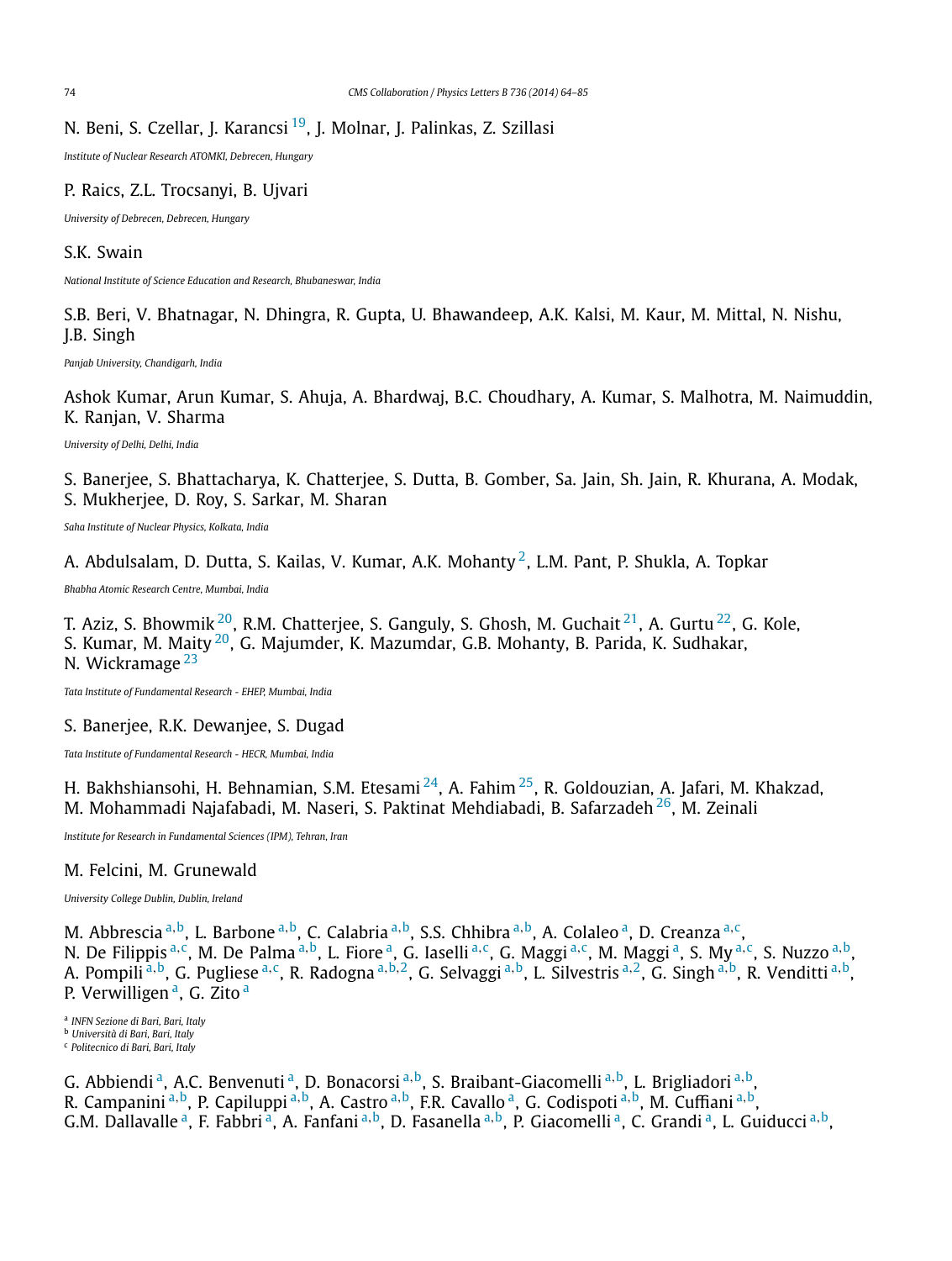<span id="page-11-0"></span>S. Marcellini a, G. Masetti <sup>a</sup>*,*[2](#page-20-0), A. Montanari a, F.L. Navarria <sup>a</sup>*,*b, A. Perrotta a, F. Primavera <sup>a</sup>*,*b, A.M. Rossi <sup>a</sup>*,*b, T. Rovelli <sup>a</sup>*,*b, G.P. Siroli <sup>a</sup>*,*b, N. Tosi <sup>a</sup>*,*b, R. Travaglini <sup>a</sup>*,*<sup>b</sup>

<sup>a</sup> *INFN Sezione di Bologna, Bologna, Italy* <sup>b</sup> *Università di Bologna, Bologna, Italy*

S. Albergo <sup>a</sup>*,*b, G. Cappello a, M. Chiorboli <sup>a</sup>*,*b, S. Costa <sup>a</sup>*,*b, F. Giordano <sup>a</sup>*,*[2,](#page-20-0) R. Potenza <sup>a</sup>*,*b, A. Tricomi <sup>a</sup>*,*b,  $C$ . Tuve  $\overline{a}$ ,  $\overline{b}$ 

<sup>a</sup> *INFN Sezione di Catania, Catania, Italy* <sup>b</sup> *Università di Catania, Catania, Italy*

<sup>c</sup> *CSFNSM, Catania, Italy*

G. Barbagli a, V. Ciulli <sup>a</sup>*,*b, C. Civinini a, R. D'Alessandro <sup>a</sup>*,*b, E. Focardi <sup>a</sup>*,*b, E. Gallo a, S. Gonzi <sup>a</sup>*,*b, V. Gori <sup>a</sup>*,*b*,*[2,](#page-20-0) P. Lenzi <sup>a</sup>*,*b, M. Meschini a, S. Paoletti a, G. Sguazzoni a, A. Tropiano <sup>a</sup>*,*<sup>b</sup>

<sup>a</sup> *INFN Sezione di Firenze, Firenze, Italy* <sup>b</sup> *Università di Firenze, Firenze, Italy*

L. Benussi, S. Bianco, F. Fabbri, D. Piccolo

*INFN Laboratori Nazionali di Frascati, Frascati, Italy*

F. Ferro a, M. Lo Vetere <sup>a</sup>*,*b, E. Robutti a, S. Tosi <sup>a</sup>*,*<sup>b</sup>

<sup>a</sup> *INFN Sezione di Genova, Genova, Italy* <sup>b</sup> *Università di Genova, Genova, Italy*

M.E. Dinardo <sup>a</sup>*,*b, S. Fiorendi <sup>a</sup>*,*b*,*[2,](#page-20-0) S. Gennai <sup>a</sup>*,*[2,](#page-20-0) R. Gerosa [2,](#page-20-0) A. Ghezzi <sup>a</sup>*,*b, P. Govoni <sup>a</sup>*,*b, M.T. Lucchini <sup>a</sup>*,*b*,*[2,](#page-20-0) S. Malvezzi a, R.A. Manzoni <sup>a</sup>*,*b, A. Martelli <sup>a</sup>*,*b, B. Marzocchi, D. Menasce a, L. Moroni a, M. Paganoni <sup>a</sup>*,*b, D. Pedrini a, S. Ragazzi <sup>a</sup>*,*b, N. Redaelli a, T. Tabarelli de Fatis <sup>a</sup>*,*<sup>b</sup>

<sup>a</sup> *INFN Sezione di Milano-Bicocca, Milano, Italy*

<sup>b</sup> *Università di Milano-Bicocca, Milano, Italy*

S. Buontempo a, N. Cavallo <sup>a</sup>*,*c, S. Di Guida <sup>a</sup>*,*d*,*[2,](#page-20-0) F. Fabozzi <sup>a</sup>*,*c, A.O.M. Iorio <sup>a</sup>*,*b, L. Lista a, S. Meola <sup>a</sup>*,*d*,*[2,](#page-20-0) M. Merola<sup>a</sup>, P. Paolucci<sup>a, [2](#page-20-0)</sup>

<sup>a</sup> *INFN Sezione di Napoli, Napoli, Italy*

<sup>b</sup> *Università di Napoli 'Federico II', Napoli, Italy*

<sup>c</sup> *Università della Basilicata (Potenza), Napoli, Italy* <sup>d</sup> *Università G. Marconi (Roma), Napoli, Italy*

P. Azzi<sup>a</sup>, N. Bacchetta<sup>a</sup>, D. Bisello a,b, A. Branca a,b, R. Carlin a,b, P. Checchia a, M. Dall'Osso a,b, T. Dorigo a, U. Dosselli a, M. Galanti <sup>a</sup>*,*b, F. Gasparini <sup>a</sup>*,*b, U. Gasparini <sup>a</sup>*,*b, P. Giubilato <sup>a</sup>*,*b, A. Gozzelino<sup>a</sup>, K. Kanishchev<sup>a, c</sup>, S. Lacaprara<sup>a</sup>, M. Margoni<sup>a, b</sup>, A.T. Meneguzzo<sup>a, b</sup>, J. Pazzini <sup>a</sup>*,*b, N. Pozzobon <sup>a</sup>*,*b, P. Ronchese <sup>a</sup>*,*b, F. Simonetto <sup>a</sup>*,*b, E. Torassa a, M. Tosi <sup>a</sup>*,*b, P. Zotto <sup>a</sup>*,*b, A. Zucchetta <sup>a</sup>*,*b, G. Zumerle <sup>a</sup>*,*<sup>b</sup>

<sup>a</sup> *INFN Sezione di Padova, Padova, Italy*

<sup>b</sup> *Università di Padova, Padova, Italy*

<sup>c</sup> *Università di Trento (Trento), Padova, Italy*

M. Gabusi <sup>a</sup>*,*b, S.P. Ratti <sup>a</sup>*,*b, C. Riccardi <sup>a</sup>*,*b, P. Salvini a, P. Vitulo <sup>a</sup>*,*<sup>b</sup>

<sup>a</sup> *INFN Sezione di Pavia, Pavia, Italy* <sup>b</sup> *Università di Pavia, Pavia, Italy*

M. Biasini <sup>a</sup>*,*b, G.M. Bilei a, D. Ciangottini <sup>a</sup>*,*b, L. Fanò <sup>a</sup>*,*b, P. Lariccia <sup>a</sup>*,*b, G. Mantovani <sup>a</sup>*,*b, M. Menichelli a, F. Romeo <sup>a</sup>*,*b, A. Saha a, A. Santocchia <sup>a</sup>*,*b, A. Spiezia <sup>a</sup>*,*b*,*[2](#page-20-0)

<sup>a</sup> *INFN Sezione di Perugia, Perugia, Italy*

<sup>b</sup> *Università di Perugia, Perugia, Italy*

K. Androsov [a](#page-12-0), [27,](#page-20-0) P. Azzurri <sup>a</sup>, G. Bagliesi <sup>a</sup>, J. Bernardini <sup>a</sup>, T. Boccali <sup>a</sup>, G. Broccolo [a,](#page-12-0)[c,](#page-12-0) R. Castaldi a, M.A. Ciocci [a](#page-12-0)*,*[27](#page-20-0), R. Dell'Orso [a,](#page-12-0) S. Donato [a](#page-12-0)*,*[c,](#page-12-0) F. Fiori [a](#page-12-0)*,*[c,](#page-12-0) L. Foà [a](#page-12-0)*,*[c,](#page-12-0) A. Giassi [a,](#page-12-0) M.T. Grippo [a](#page-12-0)*,*[27,](#page-20-0) F. Ligabue [a](#page-12-0)*,*[c,](#page-12-0)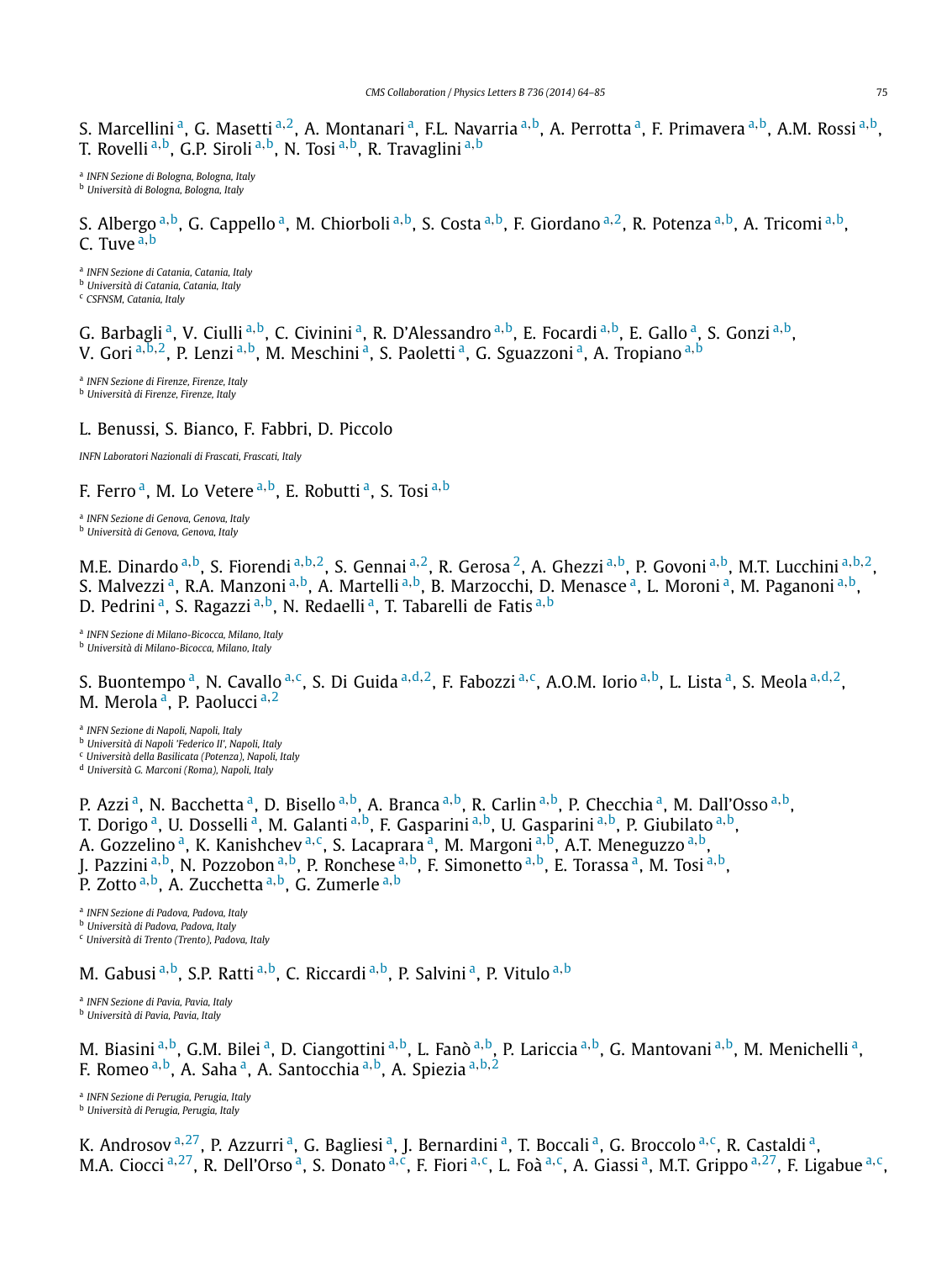<span id="page-12-0"></span>T. Lomtadze a, L. Martini <sup>a</sup>*,*b, A. Messineo <sup>a</sup>*,*b, C.S. Moon <sup>a</sup>*,*[28,](#page-20-0) F. Palla <sup>a</sup>*,*[2,](#page-20-0) A. Rizzi <sup>a</sup>*,*b, A. Savoy-Navarro <sup>a</sup>*,*[29,](#page-20-0) A.T. Serban<sup>a</sup>, P. Spagnolo<sup>a</sup>, P. Squillacioti<sup>a, 27</sup>, R. Tenchini<sup>a</sup>, G. Tonelli<sup>a, b</sup>, A. Venturi<sup>a</sup>, P.G. Verdini a, C. Vernieri <sup>a</sup>*,*c*,*[2](#page-20-0)

<sup>a</sup> *INFN Sezione di Pisa, Pisa, Italy* <sup>b</sup> *Università di Pisa, Pisa, Italy* <sup>c</sup> *Scuola Normale Superiore di Pisa, Pisa, Italy*

L. Barone a,b, F. Cavallari <sup>a</sup>, G. D'imperio <sup>a,b</sup>, D. Del Re <sup>a,b</sup>, M. Diemoz <sup>a</sup>, M. Grassi <sup>a,b</sup>, C. Jorda a, E. Longo <sup>a</sup>*,*b, F. Margaroli <sup>a</sup>*,*b, P. Meridiani a, F. Micheli <sup>a</sup>*,*b*,*[2](#page-20-0), S. Nourbakhsh <sup>a</sup>*,*b, G. Organtini<sup>a,b</sup>, R. Paramatti<sup>a</sup>, S. Rahatlou<sup>a,b</sup>, C. Rovelli<sup>a</sup>, F. Santanastasio<sup>a,b</sup>, L. Soffi <sup>a</sup>*,*b*,*[2,](#page-20-0) P. Traczyk <sup>a</sup>*,*<sup>b</sup>

<sup>a</sup> *INFN Sezione di Roma, Roma, Italy* <sup>b</sup> *Università di Roma, Roma, Italy*

N. Amapane <sup>a</sup>*,*b, R. Arcidiacono <sup>a</sup>*,*c, S. Argiro <sup>a</sup>*,*b*,*[2,](#page-20-0) M. Arneodo <sup>a</sup>*,*c, R. Bellan <sup>a</sup>*,*b, C. Biino a, N. Cartiglia a, S. Casasso <sup>a</sup>*,*b*,*[2,](#page-20-0) M. Costa <sup>a</sup>*,*b, A. Degano <sup>a</sup>*,*b, N. Demaria a, L. Finco <sup>a</sup>*,*b, C. Mariotti a, S. Maselli a, E. Migliore <sup>a</sup>*,*b, V. Monaco <sup>a</sup>*,*b, M. Musich a, M.M. Obertino <sup>a</sup>*,*c*,*[2,](#page-20-0) G. Ortona <sup>a</sup>*,*b, L. Pacher <sup>a</sup>*,*b, N. Pastrone a, M. Pelliccioni a, G.L. Pinna Angioni <sup>a</sup>*,*b, A. Potenza <sup>a</sup>*,*b, A. Romero <sup>a</sup>*,*b, M. Ruspa <sup>a</sup>*,*c, R. Sacchi <sup>a</sup>*,*b, A. Solano a, b, A. Staiano <sup>a</sup>, U. Tamponi<sup>a</sup>

<sup>a</sup> *INFN Sezione di Torino, Torino, Italy*

<sup>b</sup> *Università di Torino, Torino, Italy*

<sup>c</sup> *Università del Piemonte Orientale (Novara), Torino, Italy*

S. Belforte <sup>a</sup>, V. Candelise <sup>a,b</sup>, M. Casarsa <sup>a</sup>, F. Cossutti <sup>a</sup>, G. Della Ricca <sup>a,b</sup>, B. Gobbo <sup>a</sup>, C. La Licata <sup>a,b</sup>, M. Marone <sup>a</sup>*,*b, D. Montanino <sup>a</sup>*,*b, A. Schizzi <sup>a</sup>*,*b*,*[2,](#page-20-0) T. Umer <sup>a</sup>*,*b, A. Zanetti <sup>a</sup>

<sup>a</sup> *INFN Sezione di Trieste, Trieste, Italy*

<sup>b</sup> *Università di Trieste, Trieste, Italy*

## T.J. Kim

*Chonbuk National University, Chonju, Korea*

#### S. Chang, A. Kropivnitskaya, S.K. Nam

*Kangwon National University, Chunchon, Korea*

#### D.H. Kim, G.N. Kim, M.S. Kim, D.J. Kong, S. Lee, Y.D. Oh, H. Park, A. Sakharov, D.C. Son

*Kyungpook National University, Daegu, Korea*

#### J.Y. Kim, S. Song

*Chonnam National University, Institute for Universe and Elementary Particles, Kwangju, Korea*

#### S. Choi, D. Gyun, B. Hong, M. Jo, H. Kim, Y. Kim, B. Lee, K.S. Lee, S.K. Park, Y. Roh

*Korea University, Seoul, Korea*

#### M. Choi, J.H. Kim, I.C. Park, S. Park, G. Ryu, M.S. Ryu

*University of Seoul, Seoul, Korea*

#### Y. Choi, Y.K. Choi, J. Goh, D. Kim, E. Kwon, J. Lee, H. Seo, I. Yu

*Sungkyunkwan University, Suwon, Korea*

#### A. Juodagalvis

*Vilnius University, Vilnius, Lithuania*

#### J.R. Komaragiri, M.A.B. Md Ali

*National Centre for Particle Physics, Universiti Malaya, Kuala Lumpur, Malaysia*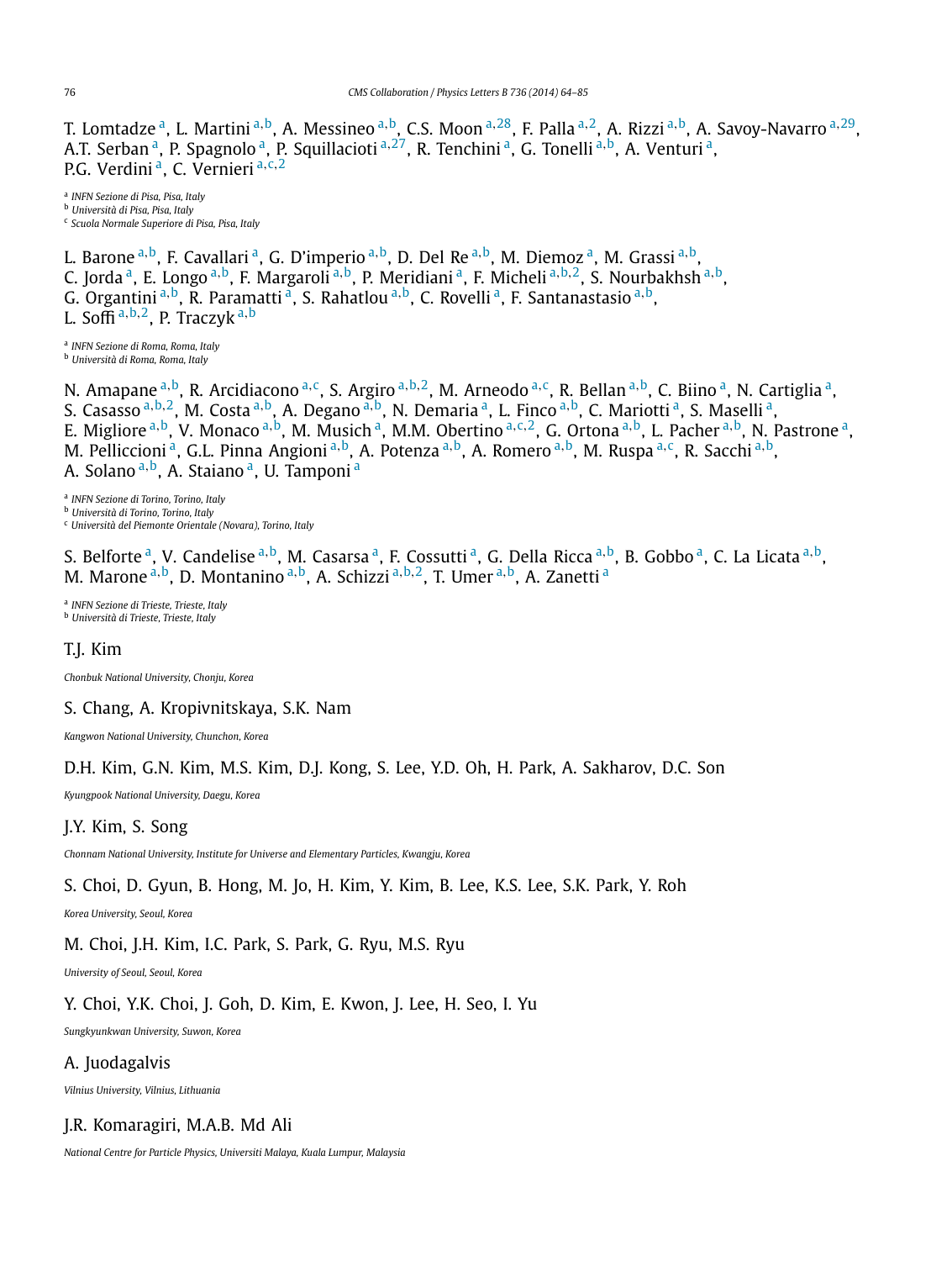# H. Castilla-Valdez, E. De La Cruz-Burelo, I. Heredia-de La Cruz  $30$ , R. Lopez-Fernandez, A. Sanchez-Hernandez

*Centro de Investigacion y de Estudios Avanzados del IPN, Mexico City, Mexico*

#### S. Carrillo Moreno, F. Vazquez Valencia

*Universidad Iberoamericana, Mexico City, Mexico*

#### I. Pedraza, H.A. Salazar Ibarguen

*Benemerita Universidad Autonoma de Puebla, Puebla, Mexico*

#### E. Casimiro Linares, A. Morelos Pineda

*Universidad Autónoma de San Luis Potosí, San Luis Potosí, Mexico*

#### D. Krofcheck

*University of Auckland, Auckland, New Zealand*

#### P.H. Butler, S. Reucroft

*University of Canterbury, Christchurch, New Zealand*

A. Ahmad, M. Ahmad, Q. Hassan, H.R. Hoorani, S. Khalid, W.A. Khan, T. Khurshid, M.A. Shah, M. Shoaib

*National Centre for Physics, Quaid-I-Azam University, Islamabad, Pakistan*

H. Bialkowska, M. Bluj [31,](#page-20-0) B. Boimska, T. Frueboes, M. Górski, M. Kazana, K. Nawrocki, K. Romanowska-Rybinska, M. Szleper, P. Zalewski

*National Centre for Nuclear Research, Swierk, Poland*

G. Brona, K. Bunkowski, M. Cwiok, W. Dominik, K. Doroba, A. Kalinowski, M. Konecki, J. Krolikowski, M. Misiura, M. Olszewski, W. Wolszczak

*Institute of Experimental Physics, Faculty of Physics, University of Warsaw, Warsaw, Poland*

P. Bargassa, C. Beirão Da Cruz E Silva, P. Faccioli, P.G. Ferreira Parracho, M. Gallinaro, F. Nguyen, J. Rodrigues Antunes, J. Seixas, J. Varela, P. Vischia

*Laboratório de Instrumentação e Física Experimental de Partículas, Lisboa, Portugal*

S. Afanasiev, P. Bunin, M. Gavrilenko, I. Golutvin, I. Gorbunov, A. Kamenev, V. Karjavin, V. Konoplyanikov, A. Lanev, A. Malakhov, V. Matveev<sup>32</sup>, P. Moisenz, V. Palichik, V. Perelygin, S. Shmatov, N. Skatchkov, V. Smirnov, A. Zarubin

*Joint Institute for Nuclear Research, Dubna, Russia*

V. Golovtsov, Y. Ivanov, V. Kim<sup>33</sup>, P. Levchenko, V. Murzin, V. Oreshkin, I. Smirnov, V. Sulimov, L. Uvarov, S. Vavilov, A. Vorobyev, An. Vorobyev

*Petersburg Nuclear Physics Institute, Gatchina (St. Petersburg), Russia*

Yu. Andreev, A. Dermenev, S. Gninenko, N. Golubev, M. Kirsanov, N. Krasnikov, A. Pashenkov, D. Tlisov, A. Toropin

*Institute for Nuclear Research, Moscow, Russia*

V. Epshteyn, V. Gavrilov, N. Lychkovskaya, V. Popov, G. Safronov, S. Semenov, A. Spiridonov, V. Stolin, E. Vlasov, A. Zhokin

*Institute for Theoretical and Experimental Physics, Moscow, Russia*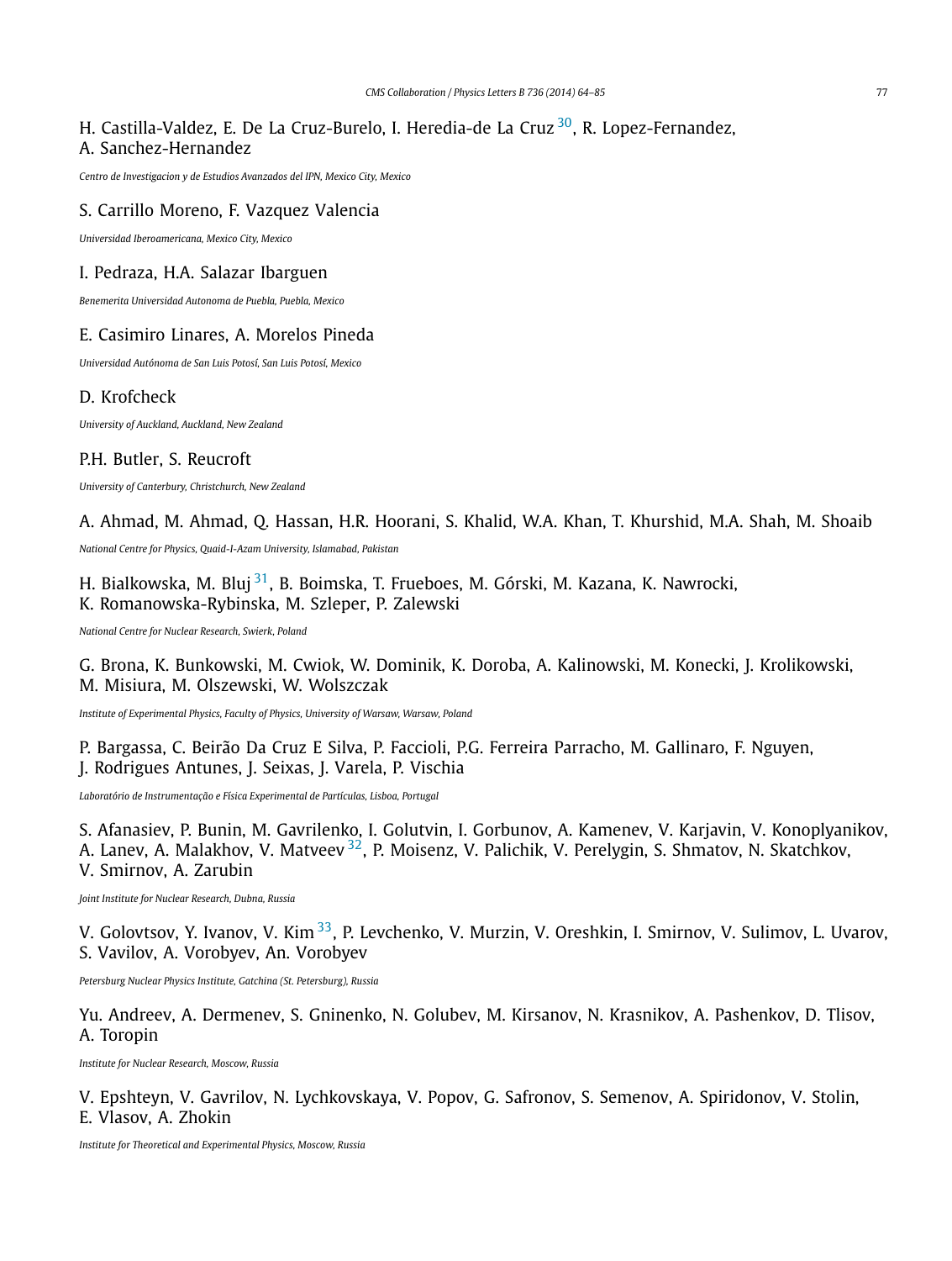## V. Andreev, M. Azarkin, I. Dremin, M. Kirakosyan, A. Leonidov, G. Mesyats, S.V. Rusakov, A. Vinogradov

*P.N. Lebedev Physical Institute, Moscow, Russia*

A. Belyaev, E. Boos, V. Bunichev, M. Dubinin <sup>34</sup>, L. Dudko, A. Ershov, A. Gribushin, V. Klyukhin, O. Kodolova, I. Lokhtin, S. Obraztsov, S. Petrushanko, V. Savrin

*Skobeltsyn Institute of Nuclear Physics, Lomonosov Moscow State University, Moscow, Russia*

I. Azhgirey, I. Bayshev, S. Bitioukov, V. Kachanov, A. Kalinin, D. Konstantinov, V. Krychkine, V. Petrov, R. Ryutin, A. Sobol, L. Tourtchanovitch, S. Troshin, N. Tyurin, A. Uzunian, A. Volkov

*State Research Center of Russian Federation, Institute for High Energy Physics, Protvino, Russia*

# P. Adzic<sup>35</sup>, M. Ekmedzic, J. Milosevic, V. Rekovic

*University of Belgrade, Faculty of Physics and Vinca Institute of Nuclear Sciences, Belgrade, Serbia*

J. Alcaraz Maestre, C. Battilana, E. Calvo, M. Cerrada, M. Chamizo Llatas, N. Colino, B. De La Cruz, A. Delgado Peris, D. Domínguez Vázquez, A. Escalante Del Valle, C. Fernandez Bedoya, J.P. Fernández Ramos, J. Flix, M.C. Fouz, P. Garcia-Abia, O. Gonzalez Lopez, S. Goy Lopez, J.M. Hernandez, M.I. Josa, G. Merino, E. Navarro De Martino, A. Pérez-Calero Yzquierdo, J. Puerta Pelayo, A. Quintario Olmeda, I. Redondo, L. Romero, M.S. Soares

*Centro de Investigaciones Energéticas Medioambientales y Tecnológicas (CIEMAT), Madrid, Spain*

C. Albajar, J.F. de Trocóniz, M. Missiroli, D. Moran

*Universidad Autónoma de Madrid, Madrid, Spain*

H. Brun, J. Cuevas, J. Fernandez Menendez, S. Folgueras, I. Gonzalez Caballero, L. Lloret Iglesias

*Universidad de Oviedo, Oviedo, Spain*

J.A. Brochero Cifuentes, I.J. Cabrillo, A. Calderon, J. Duarte Campderros, M. Fernandez, G. Gomez, A. Graziano, A. Lopez Virto, J. Marco, R. Marco, C. Martinez Rivero, F. Matorras, F.J. Munoz Sanchez, J. Piedra Gomez, T. Rodrigo, A.Y. Rodríguez-Marrero, A. Ruiz-Jimeno, L. Scodellaro, I. Vila, R. Vilar Cortabitarte

*Instituto de Física de Cantabria (IFCA), CSIC – Universidad de Cantabria, Santander, Spain*

D. Abbaneo, E. Auffray, G. Auzinger, M. Bachtis, P. Baillon, A.H. Ball, D. Barney, A. Benaglia, J. Bendavid, L. Benhabib, J.F. Benitez, C. Bernet<sup>7</sup>, G. Bianchi, P. Bloch, A. Bocci, A. Bonato, O. Bondu, C. Botta, H. Breuker, T. Camporesi, G. Cerminara, S. Colafranceschi [36,](#page-20-0) M. D'Alfonso, D. d'Enterria, A. Dabrowski, A. David, F. De Guio, A. De Roeck, S. De Visscher, M. Dobson, M. Dordevic, N. Dupont-Sagorin, A. Elliott-Peisert, J. Eugster, G. Franzoni, W. Funk, D. Gigi, K. Gill, D. Giordano, M. Girone, F. Glege, R. Guida, S. Gundacker, M. Guthoff, J. Hammer, M. Hansen, P. Harris, J. Hegeman, V. Innocente, P. Janot, K. Kousouris, K. Krajczar, P. Lecoq, C. Lourenço, N. Magini, L. Malgeri, M. Mannelli, J. Marrouche, L. Masetti, F. Meijers, S. Mersi, E. Meschi, F. Moortgat, S. Morovic, M. Mulders, P. Musella, L. Orsini, L. Pape, E. Perez, L. Perrozzi, A. Petrilli, G. Petrucciani, A. Pfeiffer, M. Pierini, M. Pimiä, D. Piparo, M. Plagge, A. Racz, G. Rolandi [37,](#page-20-0) M. Rovere, H. Sakulin, C. Schäfer, C. Schwick, A. Sharma, P. Siegrist, P. Silva, M. Simon, P. Sphicas [38,](#page-20-0) D. Spiga, J. Steggemann, B. Stieger, M. Stoye, D. Treille, A. Tsirou, G.I. Veres [18](#page-20-0), J.R. Vlimant, N. Wardle, H.K. Wöhri, H. Wollny, W.D. Zeuner

W. Bertl, K. Deiters, W. Erdmann, R. Horisberger, Q. Ingram, H.C. Kaestli, D. Kotlinski, U. Langenegger, D. Renker, T. Rohe

*CERN, European Organization for Nuclear Research, Geneva, Switzerland*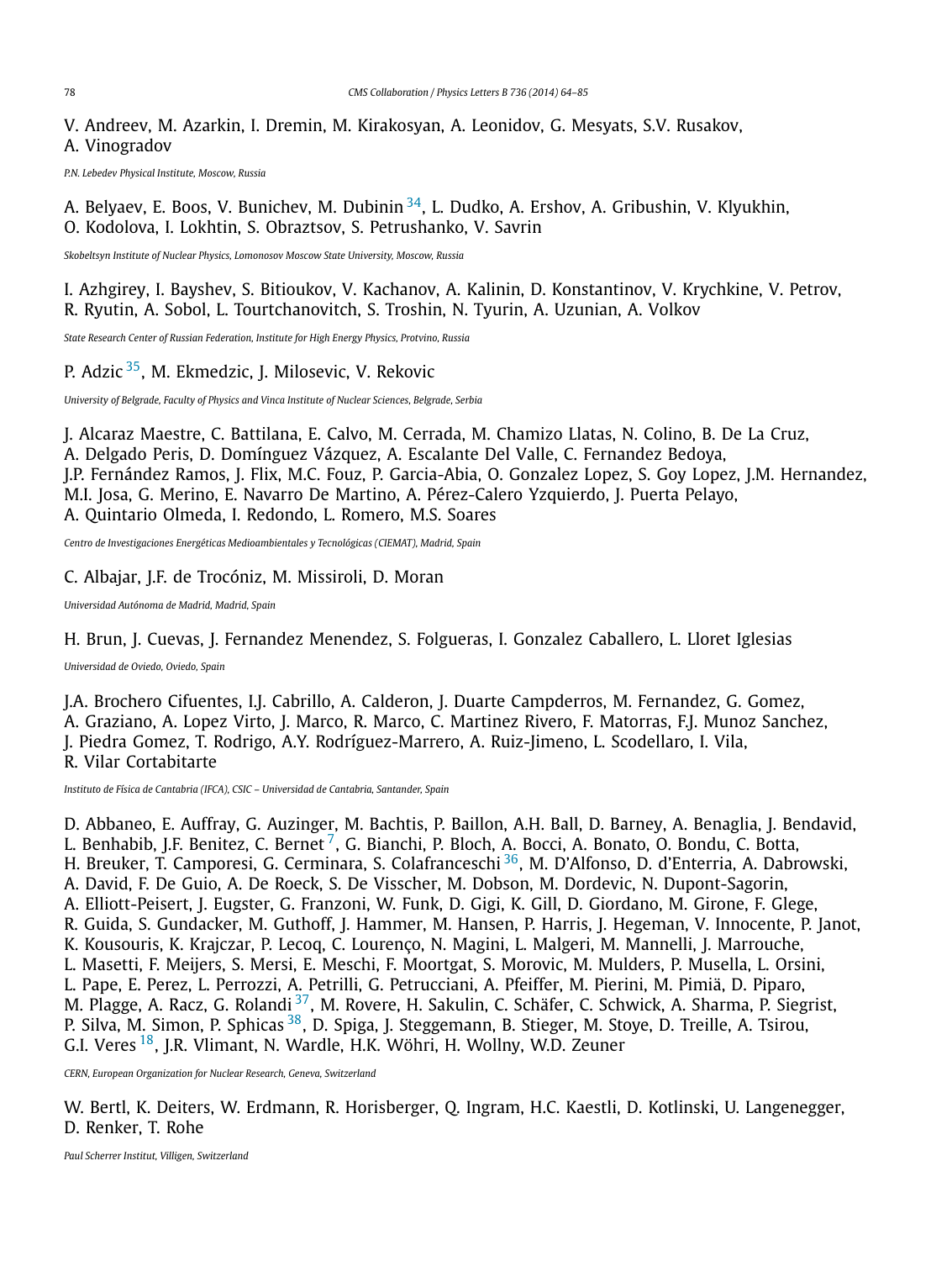F. Bachmair, L. Bäni, L. Bianchini, P. Bortignon, M.A. Buchmann, B. Casal, N. Chanon, A. Deisher, G. Dissertori, M. Dittmar, M. Donegà, M. Dünser, P. Eller, C. Grab, D. Hits, W. Lustermann, B. Mangano, A.C. Marini, P. Martinez Ruiz del Arbol, D. Meister, N. Mohr, C. Nägeli <sup>39</sup>, F. Nessi-Tedaldi, F. Pandolfi, F. Pauss, M. Peruzzi, M. Quittnat, L. Rebane, M. Rossini, A. Starodumov <sup>40</sup>, M. Takahashi, K. Theofilatos, R. Wallny, H.A. Weber

*Institute for Particle Physics, ETH Zurich, Zurich, Switzerland*

C. Amsler [41,](#page-20-0) M.F. Canelli, V. Chiochia, A. De Cosa, A. Hinzmann, T. Hreus, B. Kilminster, C. Lange, B. Millan Mejias, J. Ngadiuba, P. Robmann, F.J. Ronga, S. Taroni, M. Verzetti, Y. Yang

*Universität Zürich, Zurich, Switzerland*

M. Cardaci, K.H. Chen, C. Ferro, C.M. Kuo, W. Lin, Y.J. Lu, R. Volpe, S.S. Yu

*National Central University, Chung-Li, Taiwan*

P. Chang, Y.H. Chang, Y.W. Chang, Y. Chao, K.F. Chen, P.H. Chen, C. Dietz, U. Grundler, W.-S. Hou, K.Y. Kao, Y.J. Lei, Y.F. Liu, R.-S. Lu, D. Majumder, E. Petrakou, Y.M. Tzeng, R. Wilken

*National Taiwan University (NTU), Taipei, Taiwan*

#### B. Asavapibhop, N. Srimanobhas, N. Suwonjandee

*Chulalongkorn University, Bangkok, Thailand*

A. Adiguzel, M.N. Bakirci [42,](#page-20-0) S. Cerci [43,](#page-20-0) C. Dozen, I. Dumanoglu, E. Eskut, S. Girgis, G. Gokbulut, E. Gurpinar, I. Hos, E.E. Kangal, A. Kayis Topaksu, G. Onengut [44,](#page-20-0) K. Ozdemir, S. Ozturk [42,](#page-20-0) A. Polatoz, K. Sogut  $45$ , D. Sunar Cerci  $43$ , B. Tali  $43$ , H. Topakli  $42$ , M. Vergili

*Cukurova University, Adana, Turkey*

I.V. Akin, B. Bilin, S. Bilmis, H. Gamsizkan, G. Karapinar <sup>46</sup>, K. Ocalan, S. Sekmen, U.E. Surat, M. Yalvac, M. Zeyrek

*Middle East Technical University, Physics Department, Ankara, Turkey*

E. Gülmez, B. Isildak<sup> 47</sup>, M. Kaya <sup>48</sup>, O. Kaya <sup>[49](#page-20-0)</sup>

*Bogazici University, Istanbul, Turkey*

# H. Bahtiyar [50,](#page-20-0) E. Barlas, K. Cankocak, F.I. Vardarlı, M. Yücel

*Istanbul Technical University, Istanbul, Turkey*

L. Levchuk, P. Sorokin

*National Scientific Center, Kharkov Institute of Physics and Technology, Kharkov, Ukraine*

J.J. Brooke, E. Clement, D. Cussans, H. Flacher, R. Frazier, J. Goldstein, M. Grimes, G.P. Heath, H.F. Heath, J. Jacob, L. Kreczko, C. Lucas, Z. Meng, D.M. Newbold [51,](#page-20-0) S. Paramesvaran, A. Poll, S. Senkin, V.J. Smith, T. Williams

*University of Bristol, Bristol, United Kingdom*

K.W. Bell, A. Belyaev<sup>52</sup>, C. Brew, R.M. Brown, D.J.A. Cockerill, J.A. Coughlan, K. Harder, S. Harper, E. Olaiya, D. Petyt, C.H. Shepherd-Themistocleous, A. Thea, I.R. Tomalin, W.J. Womersley, S.D. Worm

*Rutherford Appleton Laboratory, Didcot, United Kingdom*

M. Baber, R. Bainbridge, O. Buchmuller, D. Burton, D. Colling, N. Cripps, M. Cutajar, P. Dauncey, G. Davies, M. Della Negra, P. Dunne, W. Ferguson, J. Fulcher, D. Futyan, A. Gilbert, G. Hall, G. Iles, M. Jarvis, G. Karapostoli, M. Kenzie, R. Lane, R. Lucas <sup>[51](#page-20-0)</sup>, L. Lyons, A.-M. Magnan, S. Malik, B. Mathias,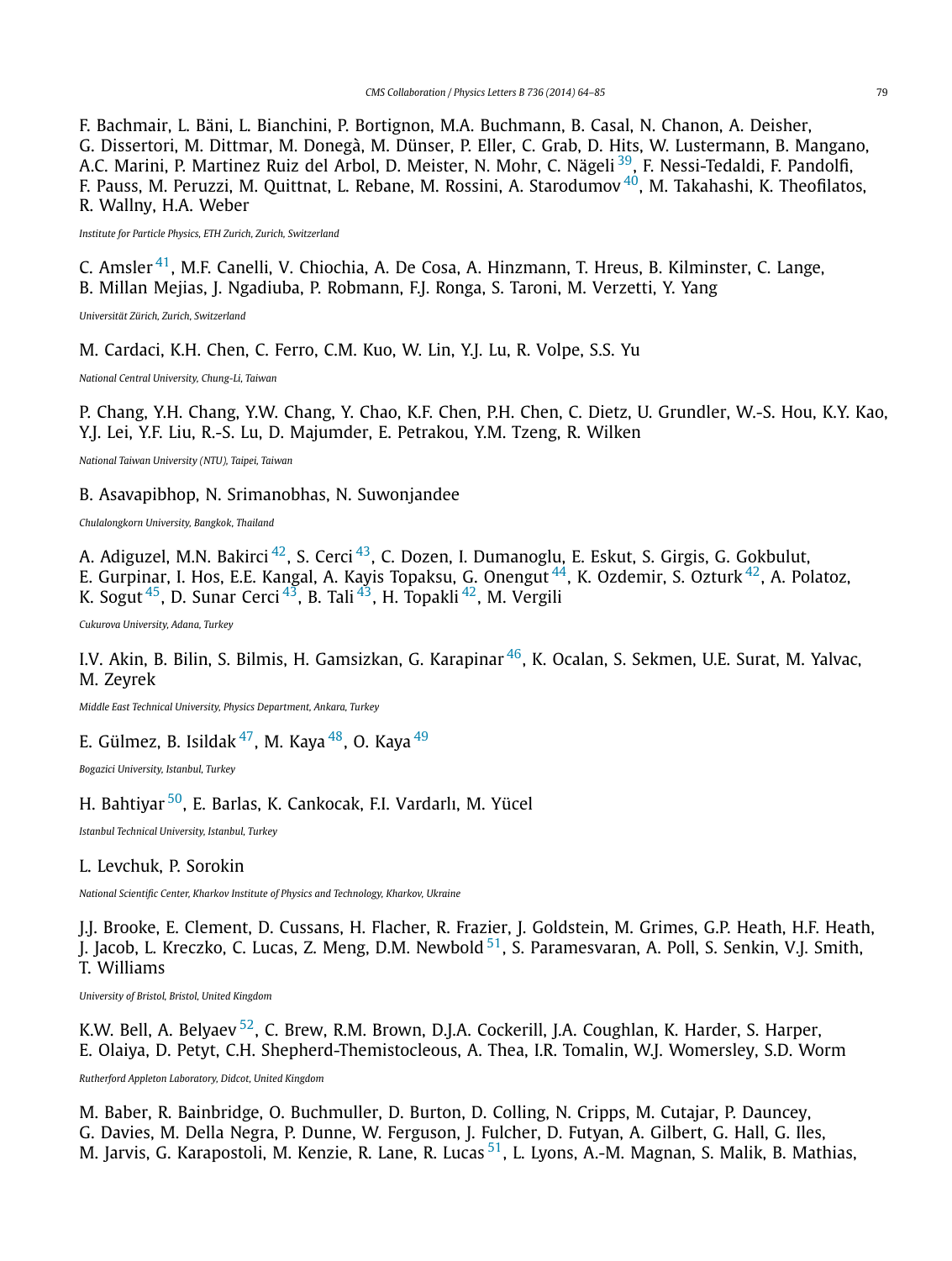J. Nash, A. Nikitenko [40,](#page-20-0) J. Pela, M. Pesaresi, K. Petridis, D.M. Raymond, S. Rogerson, A. Rose, C. Seez, P. Sharp [†,](#page-20-0) A. Tapper, M. Vazquez Acosta, T. Virdee

*Imperial College, London, United Kingdom*

J.E. Cole, P.R. Hobson, A. Khan, P. Kyberd, D. Leggat, D. Leslie, W. Martin, I.D. Reid, P. Symonds, L. Teodorescu, M. Turner

*Brunel University, Uxbridge, United Kingdom*

J. Dittmann, K. Hatakeyama, A. Kasmi, H. Liu, T. Scarborough

*Baylor University, Waco, USA*

O. Charaf, S.I. Cooper, C. Henderson, P. Rumerio

*The University of Alabama, Tuscaloosa, USA*

A. Avetisyan, T. Bose, C. Fantasia, A. Heister, P. Lawson, C. Richardson, J. Rohlf, D. Sperka, J. St. John, L. Sulak

*Boston University, Boston, USA*

J. Alimena, E. Berry, S. Bhattacharya, G. Christopher, D. Cutts, Z. Demiragli, A. Ferapontov, A. Garabedian, U. Heintz, G. Kukartsev, E. Laird, G. Landsberg, M. Luk, M. Narain, M. Segala, T. Sinthuprasith, T. Speer, J. Swanson

*Brown University, Providence, USA*

R. Breedon, G. Breto, M. Calderon De La Barca Sanchez, S. Chauhan, M. Chertok, J. Conway, R. Conway, P.T. Cox, R. Erbacher, M. Gardner, W. Ko, R. Lander, T. Miceli, M. Mulhearn, D. Pellett, J. Pilot, F. Ricci-Tam, M. Searle, S. Shalhout, J. Smith, M. Squires, D. Stolp, M. Tripathi, S. Wilbur, R. Yohay

*University of California, Davis, Davis, USA*

R. Cousins, P. Everaerts, C. Farrell, J. Hauser, M. Ignatenko, G. Rakness, E. Takasugi, V. Valuev, M. Weber

*University of California, Los Angeles, USA*

J. Babb, K. Burt, R. Clare, J. Ellison, J.W. Gary, G. Hanson, J. Heilman, M. Ivova Rikova, P. Jandir, E. Kennedy, F. Lacroix, H. Liu, O.R. Long, A. Luthra, M. Malberti, H. Nguyen, M. Olmedo Negrete, A. Shrinivas, S. Sumowidagdo, S. Wimpenny

*University of California, Riverside, Riverside, USA*

W. Andrews, J.G. Branson, G.B. Cerati, S. Cittolin, R.T. D'Agnolo, D. Evans, A. Holzner, R. Kelley, D. Klein, D. Kovalskyi, M. Lebourgeois, J. Letts, I. Macneill, D. Olivito, S. Padhi, C. Palmer, M. Pieri, M. Sani, V. Sharma, S. Simon, E. Sudano, Y. Tu, A. Vartak, C. Welke, F. Würthwein, A. Yagil, J. Yoo

*University of California, San Diego, La Jolla, USA*

D. Barge, J. Bradmiller-Feld, C. Campagnari, T. Danielson, A. Dishaw, K. Flowers, M. Franco Sevilla, P. Geffert, C. George, F. Golf, L. Gouskos, J. Incandela, C. Justus, N. Mccoll, J. Richman, D. Stuart, W. To, C. West

*University of California, Santa Barbara, Santa Barbara, USA*

A. Apresyan, A. Bornheim, J. Bunn, Y. Chen, E. Di Marco, J. Duarte, A. Mott, H.B. Newman, C. Pena, C. Rogan, M. Spiropulu, V. Timciuc, R. Wilkinson, S. Xie, R.Y. Zhu

*California Institute of Technology, Pasadena, USA*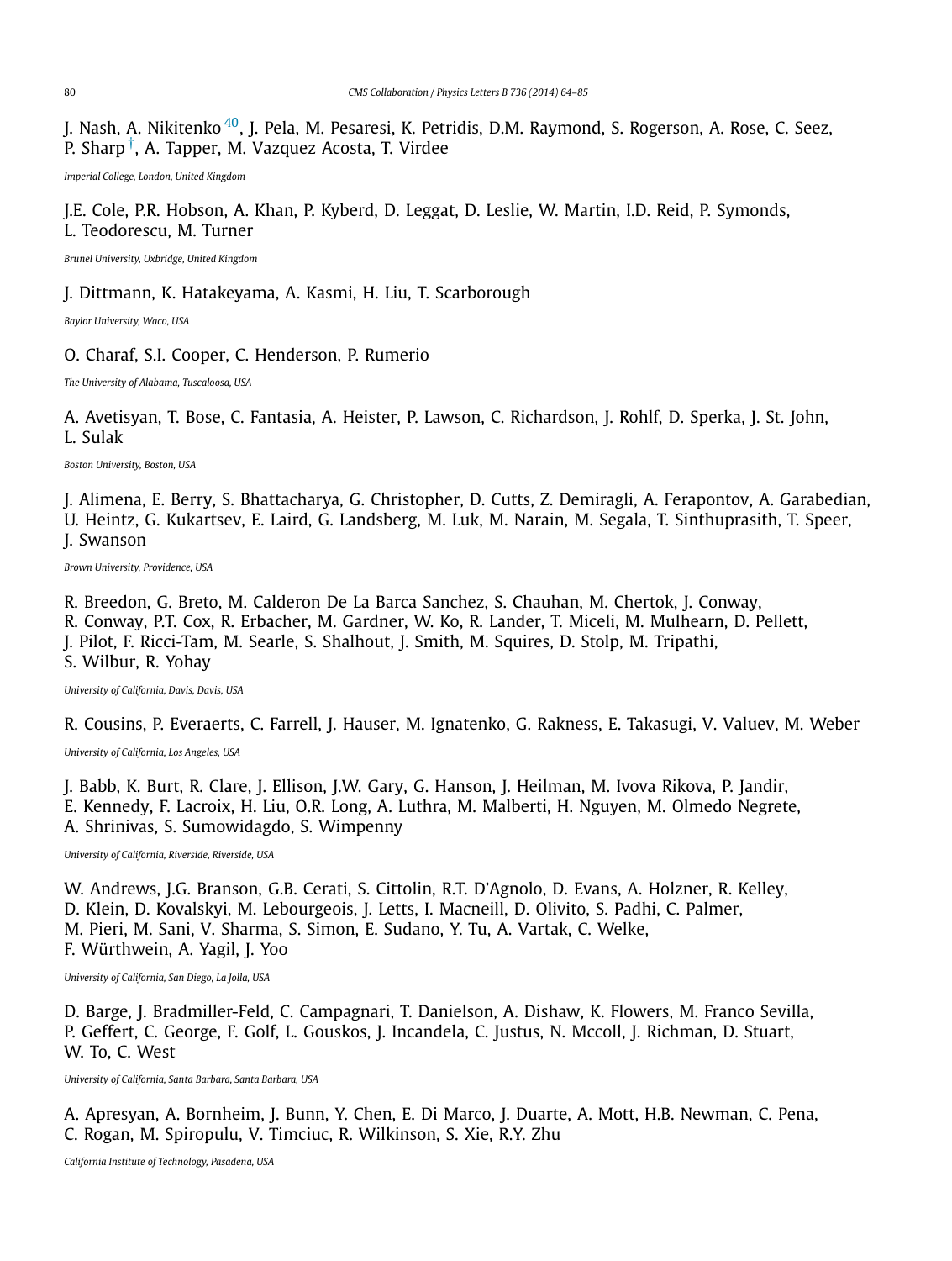## V. Azzolini, A. Calamba, T. Ferguson, Y. Iiyama, M. Paulini, J. Russ, H. Vogel, I. Vorobiev

*Carnegie Mellon University, Pittsburgh, USA*

J.P. Cumalat, W.T. Ford, A. Gaz, E. Luiggi Lopez, U. Nauenberg, J.G. Smith, K. Stenson, K.A. Ulmer, S.R. Wagner

*University of Colorado at Boulder, Boulder, USA*

J. Alexander, A. Chatterjee, J. Chu, S. Dittmer, N. Eggert, N. Mirman, G. Nicolas Kaufman, J.R. Patterson, A. Ryd, E. Salvati, L. Skinnari, W. Sun, W.D. Teo, J. Thom, J. Thompson, J. Tucker, Y. Weng, L. Winstrom, P. Wittich

*Cornell University, Ithaca, USA*

#### D. Winn

*Fairfield University, Fairfield, USA*

S. Abdullin, M. Albrow, J. Anderson, G. Apollinari, L.A.T. Bauerdick, A. Beretvas, J. Berryhill, P.C. Bhat, K. Burkett, J.N. Butler, H.W.K. Cheung, F. Chlebana, S. Cihangir, V.D. Elvira, I. Fisk, J. Freeman, E. Gottschalk, L. Gray, D. Green, S. Grünendahl, O. Gutsche, J. Hanlon, D. Hare, R.M. Harris, J. Hirschauer, B. Hooberman, S. Jindariani, M. Johnson, U. Joshi, K. Kaadze, B. Klima, B. Kreis, S. Kwan, J. Linacre, D. Lincoln, R. Lipton, T. Liu, J. Lykken, K. Maeshima, J.M. Marraffino, V.I. Martinez Outschoorn, S. Maruyama, D. Mason, P. McBride, K. Mishra, S. Mrenna, Y. Musienko [32,](#page-20-0) S. Nahn, C. Newman-Holmes, V. O'Dell, O. Prokofyev, E. Sexton-Kennedy, S. Sharma, A. Soha, W.J. Spalding, L. Spiegel, L. Taylor, S. Tkaczyk, N.V. Tran, L. Uplegger, E.W. Vaandering, R. Vidal, A. Whitbeck, J. Whitmore, F. Yang

*Fermi National Accelerator Laboratory, Batavia, USA*

D. Acosta, P. Avery, D. Bourilkov, M. Carver, T. Cheng, D. Curry, S. Das, M. De Gruttola, G.P. Di Giovanni, R.D. Field, M. Fisher, I.K. Furic, J. Hugon, J. Konigsberg, A. Korytov, T. Kypreos, J.F. Low, K. Matchev, P. Milenovic<sup>53</sup>, G. Mitselmakher, L. Muniz, A. Rinkevicius, L. Shchutska, N. Skhirtladze, M. Snowball, J. Yelton, M. Zakaria

*University of Florida, Gainesville, USA*

S. Hewamanage, S. Linn, P. Markowitz, G. Martinez, J.L. Rodriguez

*Florida International University, Miami, USA*

T. Adams, A. Askew, J. Bochenek, B. Diamond, J. Haas, S. Hagopian, V. Hagopian, K.F. Johnson, H. Prosper, V. Veeraraghavan, M. Weinberg

*Florida State University, Tallahassee, USA*

M.M. Baarmand, M. Hohlmann, H. Kalakhety, F. Yumiceva

*Florida Institute of Technology, Melbourne, USA*

M.R. Adams, L. Apanasevich, V.E. Bazterra, D. Berry, R.R. Betts, I. Bucinskaite, R. Cavanaugh, O. Evdokimov, L. Gauthier, C.E. Gerber, D.J. Hofman, S. Khalatyan, P. Kurt, D.H. Moon, C. O'Brien, C. Silkworth, P. Turner, N. Varelas

*University of Illinois at Chicago (UIC), Chicago, USA*

E.A. Albayrak <sup>[50](#page-20-0)</sup>, B. Bilki <sup>54</sup>, W. Clarida, K. Dilsiz, F. Duru, M. Haytmyradov, J.-P. Merlo, H. Mermerkaya <sup>55</sup>, A. Mestvirishvili, A. Moeller, J. Nachtman, H. Ogul, Y. Onel, F. Ozok <sup>[50](#page-20-0)</sup>, A. Penzo, R. Rahmat, S. Sen, P. Tan, E. Tiras, J. Wetzel, T. Yetkin <sup>56</sup>, K. Yi

*The University of Iowa, Iowa City, USA*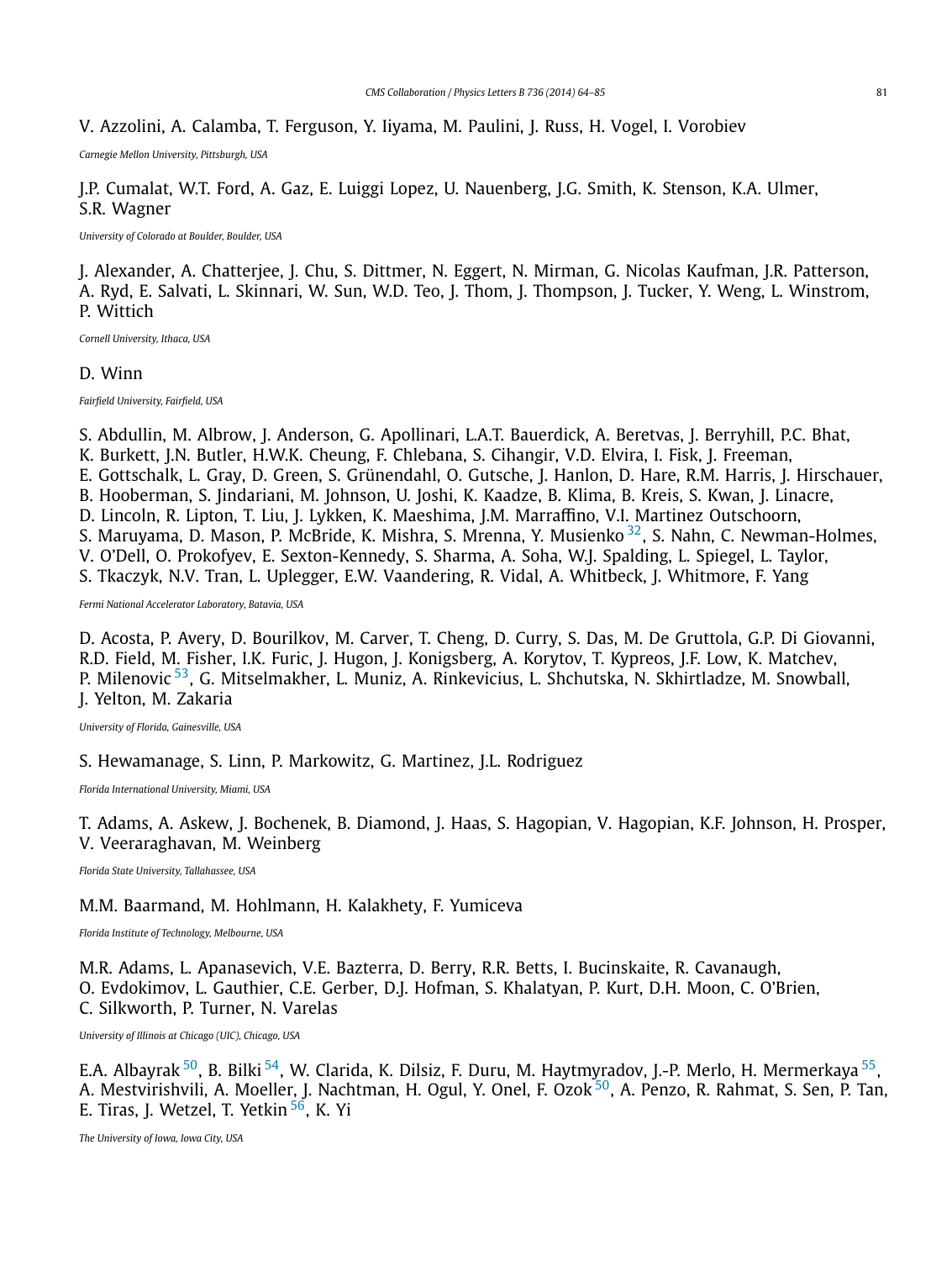I. Anderson, B.A. Barnett, B. Blumenfeld, S. Bolognesi, D. Fehling, A.V. Gritsan, P. Maksimovic, C. Martin, U. Sarica, M. Swartz, M. Xiao

*Johns Hopkins University, Baltimore, USA*

P. Baringer, A. Bean, G. Benelli, C. Bruner, J. Gray, R.P. Kenny III, M. Malek, M. Murray, D. Noonan, S. Sanders, J. Sekaric, R. Stringer, Q. Wang, J.S. Wood

*The University of Kansas, Lawrence, USA*

A.F. Barfuss, I. Chakaberia, A. Ivanov, S. Khalil, M. Makouski, Y. Maravin, L.K. Saini, S. Shrestha, I. Svintradze

*Kansas State University, Manhattan, USA*

J. Gronberg, D. Lange, F. Rebassoo, D. Wright

*Lawrence Livermore National Laboratory, Livermore, USA*

A. Baden, B. Calvert, S.C. Eno, J.A. Gomez, N.J. Hadley, R.G. Kellogg, T. Kolberg, Y. Lu, M. Marionneau, A.C. Mignerey, K. Pedro, A. Skuja, M.B. Tonjes, S.C. Tonwar

*University of Maryland, College Park, USA*

A. Apyan, R. Barbieri, G. Bauer, W. Busza, I.A. Cali, M. Chan, L. Di Matteo, V. Dutta, G. Gomez Ceballos, M. Goncharov, D. Gulhan, M. Klute, Y.S. Lai, Y.-J. Lee, A. Levin, P.D. Luckey, T. Ma, C. Paus, D. Ralph, C. Roland, G. Roland, G.S.F. Stephans, F. Stöckli, K. Sumorok, D. Velicanu, J. Veverka, B. Wyslouch, M. Yang, M. Zanetti, V. Zhukova

*Massachusetts Institute of Technology, Cambridge, USA*

B. Dahmes, A. Gude, S.C. Kao, K. Klapoetke, Y. Kubota, J. Mans, N. Pastika, R. Rusack, A. Singovsky, N. Tambe, J. Turkewitz

*University of Minnesota, Minneapolis, USA*

J.G. Acosta, S. Oliveros

*University of Mississippi, Oxford, USA*

E. Avdeeva, K. Bloom, S. Bose, D.R. Claes, A. Dominguez, R. Gonzalez Suarez, J. Keller, D. Knowlton, I. Kravchenko, J. Lazo-Flores, S. Malik, F. Meier, G.R. Snow

*University of Nebraska-Lincoln, Lincoln, USA*

J. Dolen, A. Godshalk, I. Iashvili, A. Kharchilava, A. Kumar, S. Rappoccio

*State University of New York at Buffalo, Buffalo, USA*

G. Alverson, E. Barberis, D. Baumgartel, M. Chasco, J. Haley, A. Massironi, D.M. Morse, D. Nash, T. Orimoto, D. Trocino, R.j. Wang, D. Wood, J. Zhang

*Northeastern University, Boston, USA*

K.A. Hahn, A. Kubik, N. Mucia, N. Odell, B. Pollack, A. Pozdnyakov, M. Schmitt, S. Stoynev, K. Sung, M. Velasco, S. Won

*Northwestern University, Evanston, USA*

A. Brinkerhoff, K.M. Chan, A. Drozdetskiy, M. Hildreth, C. Jessop, D.J. Karmgard, N. Kellams, K. Lannon, W. Luo, S. Lynch, N. Marinelli, T. Pearson, M. Planer, R. Ruchti, N. Valls, M. Wayne, M. Wolf, A. Woodard

*University of Notre Dame, Notre Dame, USA*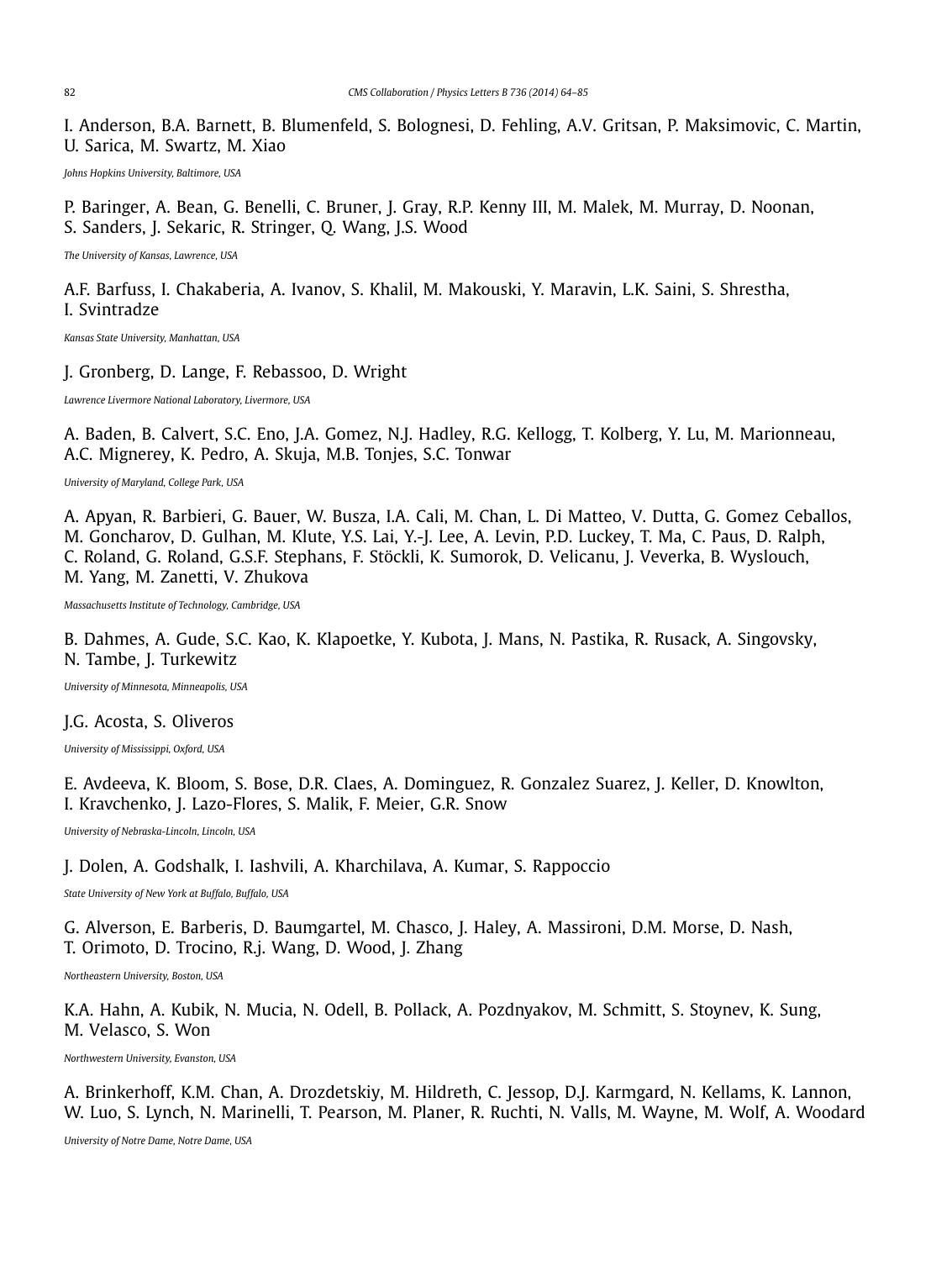L. Antonelli, J. Brinson, B. Bylsma, L.S. Durkin, S. Flowers, C. Hill, R. Hughes, K. Kotov, T.Y. Ling, D. Puigh, M. Rodenburg, G. Smith, B.L. Winer, H. Wolfe, H.W. Wulsin

*The Ohio State University, Columbus, USA*

O. Driga, P. Elmer, P. Hebda, A. Hunt, S.A. Koay, P. Lujan, D. Marlow, T. Medvedeva, M. Mooney, J. Olsen, P. Piroué, X. Quan, H. Saka, D. Stickland [2,](#page-20-0) C. Tully, J.S. Werner, S.C. Zenz, A. Zuranski

*Princeton University, Princeton, USA*

E. Brownson, H. Mendez, J.E. Ramirez Vargas

*University of Puerto Rico, Mayaguez, USA*

E. Alagoz, V.E. Barnes, D. Benedetti, G. Bolla, D. Bortoletto, M. De Mattia, Z. Hu, M.K. Jha, M. Jones, K. Jung, M. Kress, N. Leonardo, D. Lopes Pegna, V. Maroussov, P. Merkel, D.H. Miller, N. Neumeister, B.C. Radburn-Smith, X. Shi, I. Shipsey, D. Silvers, A. Svyatkovskiy, F. Wang, W. Xie, L. Xu, H.D. Yoo, J. Zablocki, Y. Zheng

*Purdue University, West Lafayette, USA*

#### N. Parashar, J. Stupak

*Purdue University Calumet, Hammond, USA*

A. Adair, B. Akgun, K.M. Ecklund, F.J.M. Geurts, W. Li, B. Michlin, B.P. Padley, R. Redjimi, J. Roberts, J. Zabel

*Rice University, Houston, USA*

B. Betchart, A. Bodek, R. Covarelli, P. de Barbaro, R. Demina, Y. Eshaq, T. Ferbel, A. Garcia-Bellido, P. Goldenzweig, J. Han, A. Harel, A. Khukhunaishvili, G. Petrillo, D. Vishnevskiy

*University of Rochester, Rochester, USA*

R. Ciesielski, L. Demortier, K. Goulianos, G. Lungu, C. Mesropian

*The Rockefeller University, New York, USA*

S. Arora, A. Barker, J.P. Chou, C. Contreras-Campana, E. Contreras-Campana, D. Duggan, D. Ferencek, Y. Gershtein, R. Gray, E. Halkiadakis, D. Hidas, A. Lath, S. Panwalkar, M. Park, R. Patel, S. Salur, S. Schnetzer, S. Somalwar, R. Stone, S. Thomas, P. Thomassen, M. Walker

*Rutgers, The State University of New Jersey, Piscataway, USA*

#### K. Rose, S. Spanier, A. York

*University of Tennessee, Knoxville, USA*

O. Bouhali<sup>[57](#page-21-0)</sup>, R. Eusebi, W. Flanagan, J. Gilmore, T. Kamon<sup>58</sup>, V. Khotilovich, V. Krutelyov, R. Montalvo, I. Osipenkov, Y. Pakhotin, A. Perloff, J. Roe, A. Rose, A. Safonov, T. Sakuma, I. Suarez, A. Tatarinov

*Texas A&M University, College Station, USA*

N. Akchurin, C. Cowden, J. Damgov, C. Dragoiu, P.R. Dudero, J. Faulkner, K. Kovitanggoon, S. Kunori, S.W. Lee, T. Libeiro, I. Volobouev

*Texas Tech University, Lubbock, USA*

E. Appelt, A.G. Delannoy, S. Greene, A. Gurrola, W. Johns, C. Maguire, Y. Mao, A. Melo, M. Sharma, P. Sheldon, B. Snook, S. Tuo, J. Velkovska

*Vanderbilt University, Nashville, USA*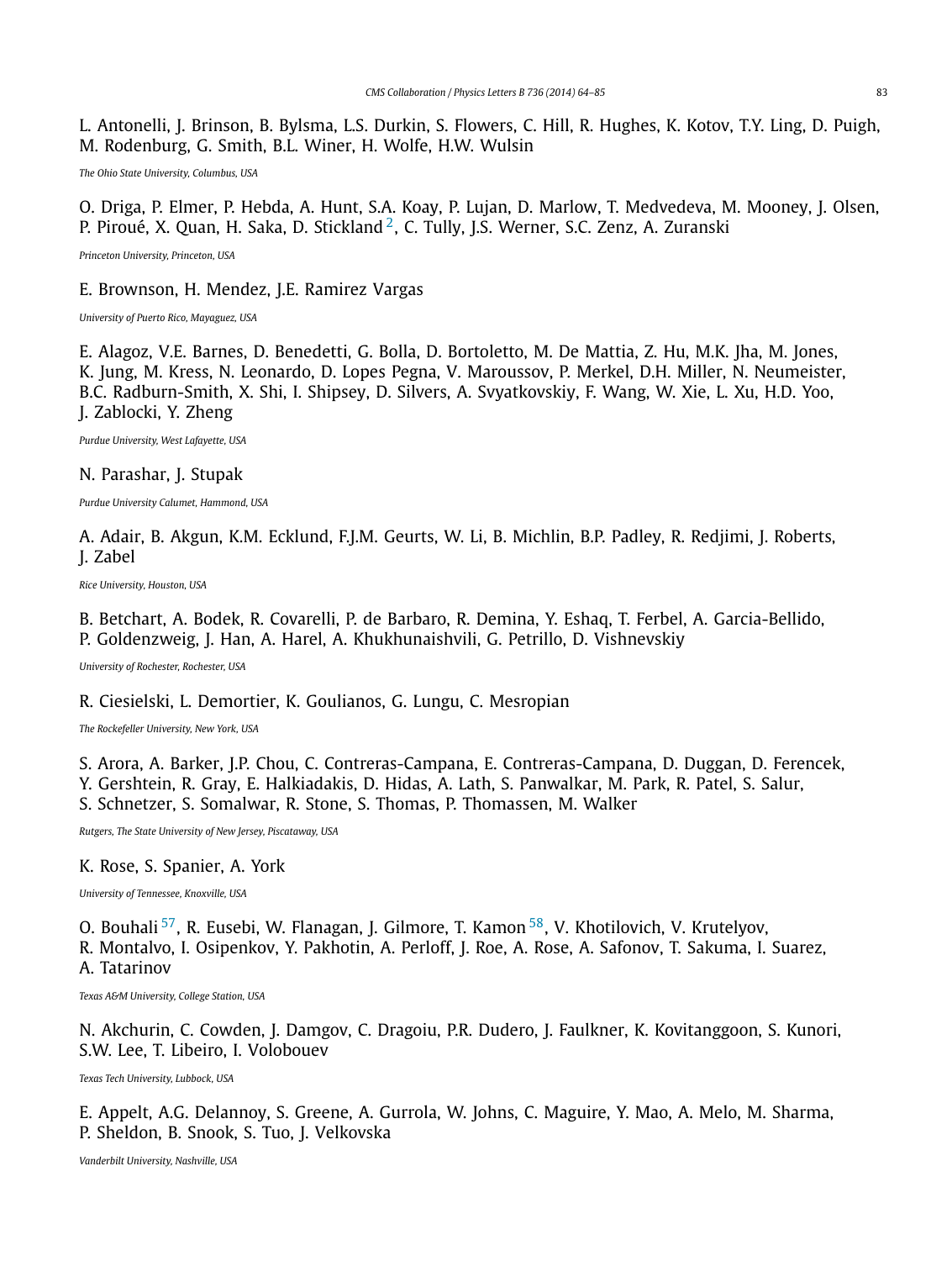## <span id="page-20-0"></span>M.W. Arenton, S. Boutle, B. Cox, B. Francis, J. Goodell, R. Hirosky, A. Ledovskoy, H. Li, C. Lin, C. Neu, J. Wood

*University of Virginia, Charlottesville, USA*

## R. Harr, P.E. Karchin, C. Kottachchi Kankanamge Don, P. Lamichhane, J. Sturdy

*Wayne State University, Detroit, USA*

D.A. Belknap, D. Carlsmith, M. Cepeda, S. Dasu, S. Duric, E. Friis, R. Hall-Wilton, M. Herndon, A. Hervé, P. Klabbers, A. Lanaro, C. Lazaridis, A. Levine, R. Loveless, A. Mohapatra, I. Ojalvo, T. Perry, G.A. Pierro, G. Polese, I. Ross, T. Sarangi, A. Savin, W.H. Smith, C. Vuosalo, N. Woods

*University of Wisconsin, Madison, USA*

- † Deceased.
- Also at Vienna University of Technology, Vienna, Austria.
- <sup>2</sup> Also at CERN, European Organization for Nuclear Research, Geneva, Switzerland.
- Also at Institut Pluridisciplinaire Hubert Curien, Université de Strasbourg, Université de Haute Alsace Mulhouse, CNRS/IN2P3, Strasbourg, France.
- Also at National Institute of Chemical Physics and Biophysics, Tallinn, Estonia.
- Also at Skobeltsyn Institute of Nuclear Physics, Lomonosov Moscow State University, Moscow, Russia.
- Also at Universidade Estadual de Campinas, Campinas, Brazil.
- Also at Laboratoire Leprince-Ringuet, Ecole Polytechnique, IN2P3-CNRS, Palaiseau, France.
- 8 Also at Joint Institute for Nuclear Research, Dubna, Russia.
- Also at Suez University, Suez, Egypt.
- Also at Cairo University, Cairo, Egypt.
- Also at Fayoum University, El-Fayoum, Egypt.
- Also at British University in Egypt, Cairo, Egypt.
- <sup>13</sup> Now at Ain Shams University, Cairo, Egypt.
- Also at Université de Haute Alsace, Mulhouse, France.
- Also at Brandenburg University of Technology, Cottbus, Germany.
- Also at The University of Kansas, Lawrence, USA.
- Also at Institute of Nuclear Research ATOMKI, Debrecen, Hungary.
- Also at Eötvös Loránd University, Budapest, Hungary.
- Also at University of Debrecen, Debrecen, Hungary.
- Also at University of Visva-Bharati, Santiniketan, India.
- Also at Tata Institute of Fundamental Research HECR, Mumbai, India.
- Now at King Abdulaziz University, Jeddah, Saudi Arabia.
- Also at University of Ruhuna, Matara, Sri Lanka.
- Also at Isfahan University of Technology, Isfahan, Iran.
- Also at Sharif University of Technology, Tehran, Iran.
- Also at Plasma Physics Research Center, Science and Research Branch, Islamic Azad University, Tehran, Iran.
- Also at Università degli Studi di Siena, Siena, Italy.
- Also at Centre National de la Recherche Scientifique (CNRS) IN2P3, Paris, France.
- Also at Purdue University, West Lafayette, USA.
- Also at Universidad Michoacana de San Nicolas de Hidalgo, Morelia, Mexico.
- Also at National Centre for Nuclear Research, Swierk, Poland.
- Also at Institute for Nuclear Research, Moscow, Russia.
- Also at St. Petersburg State Polytechnical University, St. Petersburg, Russia.
- Also at California Institute of Technology, Pasadena, USA.
- <sup>35</sup> Also at Faculty of Physics, University of Belgrade, Belgrade, Serbia.
- Also at Facoltà Ingegneria, Università di Roma, Roma, Italy.
- Also at Scuola Normale e Sezione dell'INFN, Pisa, Italy.
- <sup>38</sup> Also at University of Athens, Athens, Greece.
- Also at Paul Scherrer Institut, Villigen, Switzerland.
- Also at Institute for Theoretical and Experimental Physics, Moscow, Russia.
- Also at Albert Einstein Center for Fundamental Physics, Bern, Switzerland.
- Also at Gaziosmanpasa University, Tokat, Turkey.
- Also at Adiyaman University, Adiyaman, Turkey.
- Also at Cag University, Mersin, Turkey.
- Also at Mersin University, Mersin, Turkey.
- Also at Izmir Institute of Technology, Izmir, Turkey.
- Also at Ozyegin University, Istanbul, Turkey.
- Also at Marmara University, Istanbul, Turkey.
- Also at Kafkas University, Kars, Turkey.
- Also at Mimar Sinan University, Istanbul, Istanbul, Turkey.
- Also at Rutherford Appleton Laboratory, Didcot, United Kingdom.
- Also at School of Physics and Astronomy, University of Southampton, Southampton, United Kingdom.